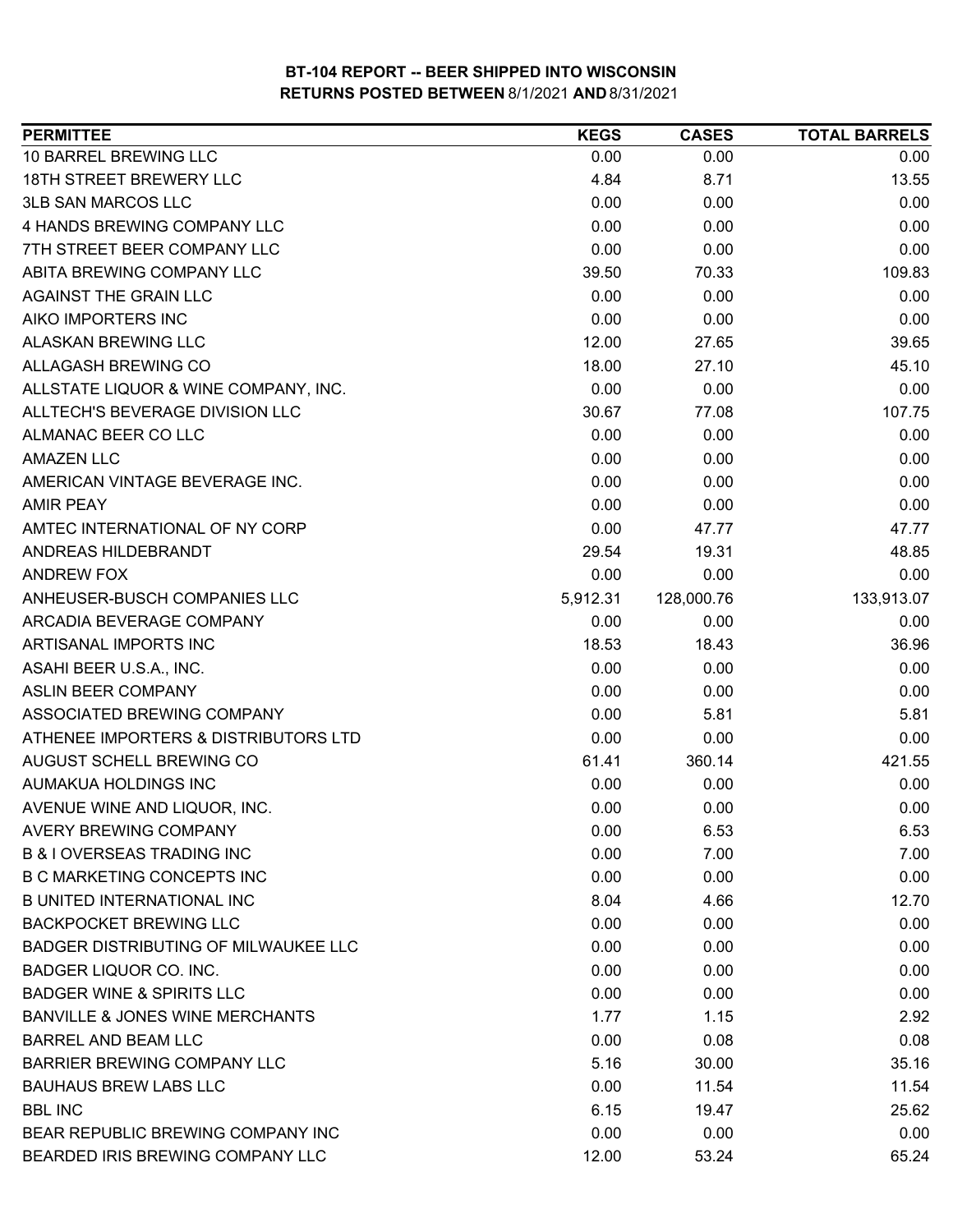| <b>PERMITTEE</b>                         | <b>KEGS</b> | <b>CASES</b> | <b>TOTAL BARRELS</b> |
|------------------------------------------|-------------|--------------|----------------------|
| BEAVER ISLAND BREWING COMPANY LLC        | 0.00        | 0.00         | 0.00                 |
| BEECHWOOD DISTRIBUTORS, INC.             | 0.00        | 0.00         | 0.00                 |
| BEER CAPITOL DISTRIBUTING LLC            | 0.00        | 0.00         | 0.00                 |
| <b>BELCHING BEAVER BREWERY</b>           | 32.83       | 50.74        | 83.57                |
| <b>BELLS BREWERY INC</b>                 | 546.50      | 1,088.29     | 1,634.79             |
| BENT PADDLE BREWING COMPANY              | 61.90       | 142.63       | 204.53               |
| BERNICK'S PEPSI-COLA OF DRESSER, INC.    | 0.00        | 0.00         | 0.00                 |
| BEVERAGE INNOVATION CORP                 | 0.00        | 75.48        | 75.48                |
| <b>BIG SKY BREWING CO</b>                | 8.00        | 23.95        | 31.95                |
| BILL'S DISTRIBUTING, LTD.                | 0.00        | 0.00         | 0.00                 |
| <b>BINDING BRAUEREI USA INC</b>          | 15.34       | 165.36       | 180.70               |
| <b>BLACK LIST BEER LLC</b>               | 0.00        | 2.58         | 2.58                 |
| <b>BLACKROCKS BREWERY LLC</b>            | 1.50        | 38.00        | 39.50                |
| <b>BLACKSTACK BREWING INC</b>            | 0.00        | 0.00         | 0.00                 |
| BLUE POINT BREWING COMPANY INC           | 0.00        | 0.00         | 0.00                 |
| <b>BLUME BRAUHAUS LLC</b>                | 0.00        | 0.58         | 0.58                 |
| <b>BOSTON BEER CORPORATION</b>           | 515.50      | 15,126.97    | 15,642.47            |
| BRASS FOUNDRY BREWING CO.                | 6.67        | 0.73         | 7.40                 |
| BRAU BROTHERS BREWING COMPANY, LLC       | 0.00        | 0.00         | 0.00                 |
| BREAKTHRU BEVERAGE GROUP LLC             | 0.00        | 0.00         | 0.00                 |
| BREAKTHRU BEVERAGE GROUP LLC             | 0.00        | 0.00         | 0.00                 |
| BRECKENRIDGE BREWERY LLC                 | 0.00        | 0.00         | 0.00                 |
| BREWDOG BREWING COMPANY LLC              | 6.33        | 11.62        | 17.95                |
| <b>BRIAN EWING</b>                       | 0.50        | 11.79        | 12.29                |
| BROWN-FORMAN CORPORATION                 | 0.00        | 0.00         | 0.00                 |
| CAIMAN HOLDCO LLC                        | 0.00        | 0.00         | 0.00                 |
| CANAL STREET BREWING CO LLC              | 87.50       | 1,306.31     | 1,393.81             |
| CANARCHY HOLDING CO LLC                  | 33.01       | 364.71       | 397.72               |
| CAPITOL-HUSTING COMPANY, INC.            | 0.00        | 0.00         | 0.00                 |
| CARRIAGE HOUSE IMPORTS, LTD.             | 0.00        | 299.68       | 299.68               |
| <b>CASCADE BREWING COMPANY LLC</b>       | 0.00        | 0.00         | 0.00                 |
| CENTRAL BEER IMPORT & EXPORT INC         | 0.00        | 0.00         | 0.00                 |
| <b>CHAD YAKOBSON</b>                     | 0.00        | 0.00         | 0.00                 |
| CHAS A BERNICK INC                       | 0.00        | 0.00         | 0.00                 |
| <b>CHATHAM IMPORTS INC</b>               | 0.00        | 0.00         | 0.00                 |
| CHICAGO BREW WERKS INC                   | 0.00        | 0.00         | 0.00                 |
| <b>CHRIS MICHNER</b>                     | 0.00        | 0.00         | 0.00                 |
| CIVIL SOCIETY BREWING CO                 | 0.00        | 42.08        | 42.08                |
| <b>COMPASS SPIRITS &amp; WINES, INC.</b> | 0.00        | 0.00         | 0.00                 |
| CORONADO BREWING COMPANY INC             | 0.00        | 0.00         | 0.00                 |
| <b>CRACOVIA BRANDS INC</b>               | 0.00        | 0.00         | 0.00                 |
| CRAFT BREW ALLIANCE INC                  | 0.00        | 0.00         | 0.00                 |
| <b>CRAFT REVOLUTION LLC</b>              | 7.00        | 23.68        | 30.68                |
| <b>CRAFT REVOLUTION LLC</b>              | 0.00        | 64.42        | 64.42                |
| CRAZY MOUNTAIN BREWING COMPANY           | 14.51       | 0.00         | 14.51                |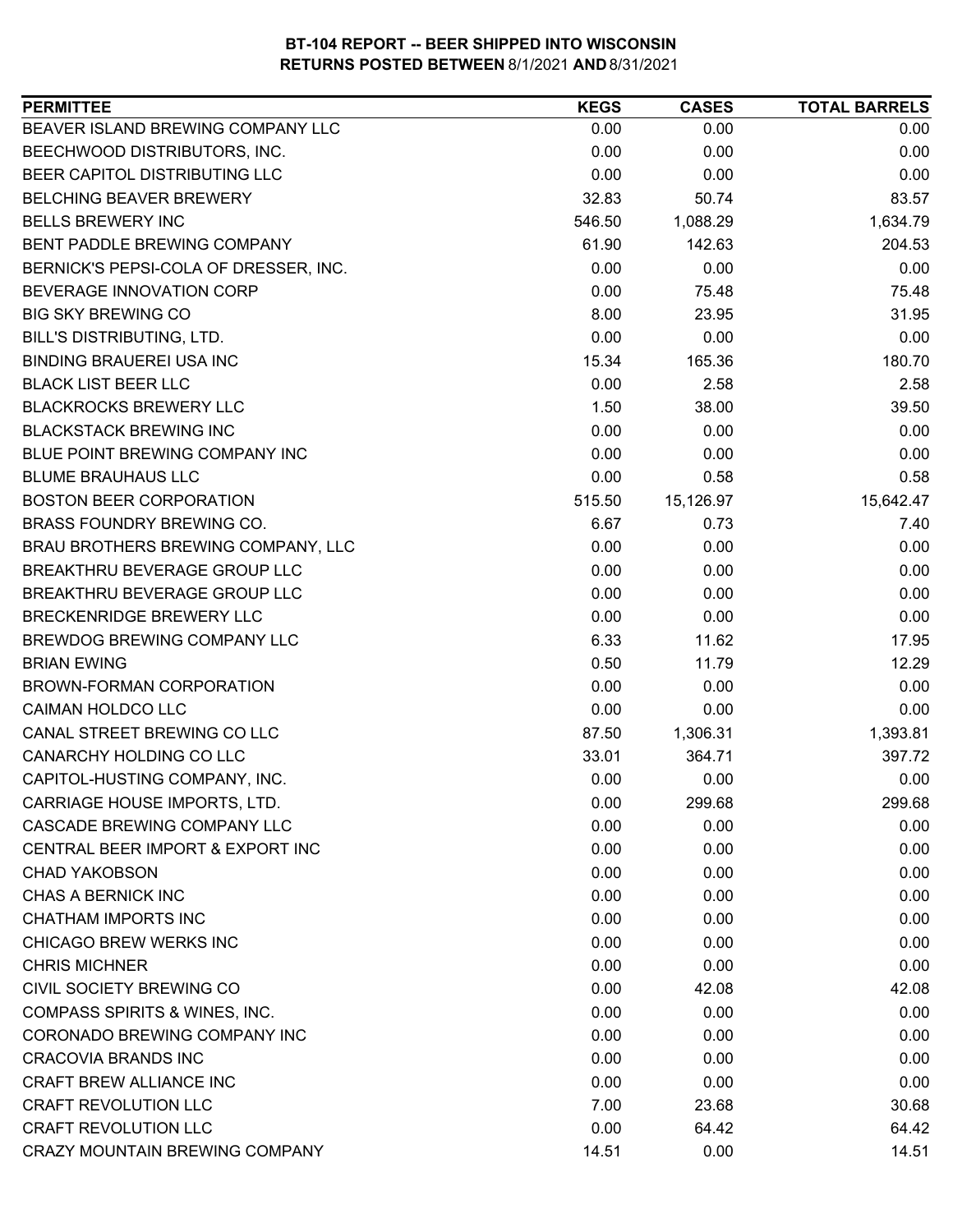| <b>CROOK &amp; MARKER LLC</b><br>185.65<br>0.00<br>185.65<br><b>CROWN IMPORTS LLC</b><br>562.00<br>$-2,020.97$<br>$-1,458.97$<br><b>CRYSTAL LAKE BEER COMPANY</b><br>0.00<br>0.00<br>0.00<br><b>CUSTOM CALIFORNIA CRAFT BEER LLC</b><br>0.00<br>0.00<br>0.00<br>D&V INTERNATIONAL INC<br>0.00<br>0.00<br>0.00<br><b>DANNY RAKOVIC</b><br>0.00<br>0.00<br>0.00<br>DAVID N RAYNE<br>0.00<br>0.00<br>0.00<br>0.00<br>DE PERE LIQUOR CO LLC<br>0.00<br>0.00<br>0.00<br>DEAN DISTRIBUTING, INC.<br>0.00<br>0.00<br>DEAN DISTRIBUTING, INC.<br>0.00<br>0.00<br>0.00<br>DESCHUTES BREWERY INC<br>79.59<br>107.35<br>186.94<br><b>DESTIHL HOLDINGS LLC</b><br>0.00<br>0.00<br>0.00<br>DIAGEO BEER COMPANY USA<br>3,778.07<br>443.12<br>3,334.95<br>DISCOUNT LIQUOR, INC.<br>0.00<br>0.00<br>0.00<br>0.00<br>DOANE DISTRIBUTING, INC.<br>0.00<br>0.00<br>DOGFISH HEAD CRAFT BREWERY LLC<br>39.17<br>168.29<br>207.46<br>DOVETAIL BREWERY INC<br>0.00<br>0.00<br>0.00<br>0.00<br>0.00<br><b>DOYNA LTD</b><br>0.00<br>DREKKER BREWING COMPANY LLC<br>3.50<br>58.18<br>54.68<br>22.07<br>217.50<br>DUVEL MOORTGAT USA LTD<br>195.43<br>DYNAMITE BREWING LLC<br>9.33<br>32.06<br>41.39<br>E & J GALLO WINERY<br>0.00<br>13.03<br>13.03<br>EASTERN LIQUORS USA INC<br>0.00<br>0.00<br>0.00<br>EINSTOK BEER COMPANY LP<br>0.00<br>28.85<br>28.85 |
|-----------------------------------------------------------------------------------------------------------------------------------------------------------------------------------------------------------------------------------------------------------------------------------------------------------------------------------------------------------------------------------------------------------------------------------------------------------------------------------------------------------------------------------------------------------------------------------------------------------------------------------------------------------------------------------------------------------------------------------------------------------------------------------------------------------------------------------------------------------------------------------------------------------------------------------------------------------------------------------------------------------------------------------------------------------------------------------------------------------------------------------------------------------------------------------------------------------------------------------------------------------------------------------------------------------------------------------|
|                                                                                                                                                                                                                                                                                                                                                                                                                                                                                                                                                                                                                                                                                                                                                                                                                                                                                                                                                                                                                                                                                                                                                                                                                                                                                                                                   |
|                                                                                                                                                                                                                                                                                                                                                                                                                                                                                                                                                                                                                                                                                                                                                                                                                                                                                                                                                                                                                                                                                                                                                                                                                                                                                                                                   |
|                                                                                                                                                                                                                                                                                                                                                                                                                                                                                                                                                                                                                                                                                                                                                                                                                                                                                                                                                                                                                                                                                                                                                                                                                                                                                                                                   |
|                                                                                                                                                                                                                                                                                                                                                                                                                                                                                                                                                                                                                                                                                                                                                                                                                                                                                                                                                                                                                                                                                                                                                                                                                                                                                                                                   |
|                                                                                                                                                                                                                                                                                                                                                                                                                                                                                                                                                                                                                                                                                                                                                                                                                                                                                                                                                                                                                                                                                                                                                                                                                                                                                                                                   |
|                                                                                                                                                                                                                                                                                                                                                                                                                                                                                                                                                                                                                                                                                                                                                                                                                                                                                                                                                                                                                                                                                                                                                                                                                                                                                                                                   |
|                                                                                                                                                                                                                                                                                                                                                                                                                                                                                                                                                                                                                                                                                                                                                                                                                                                                                                                                                                                                                                                                                                                                                                                                                                                                                                                                   |
|                                                                                                                                                                                                                                                                                                                                                                                                                                                                                                                                                                                                                                                                                                                                                                                                                                                                                                                                                                                                                                                                                                                                                                                                                                                                                                                                   |
|                                                                                                                                                                                                                                                                                                                                                                                                                                                                                                                                                                                                                                                                                                                                                                                                                                                                                                                                                                                                                                                                                                                                                                                                                                                                                                                                   |
|                                                                                                                                                                                                                                                                                                                                                                                                                                                                                                                                                                                                                                                                                                                                                                                                                                                                                                                                                                                                                                                                                                                                                                                                                                                                                                                                   |
|                                                                                                                                                                                                                                                                                                                                                                                                                                                                                                                                                                                                                                                                                                                                                                                                                                                                                                                                                                                                                                                                                                                                                                                                                                                                                                                                   |
|                                                                                                                                                                                                                                                                                                                                                                                                                                                                                                                                                                                                                                                                                                                                                                                                                                                                                                                                                                                                                                                                                                                                                                                                                                                                                                                                   |
|                                                                                                                                                                                                                                                                                                                                                                                                                                                                                                                                                                                                                                                                                                                                                                                                                                                                                                                                                                                                                                                                                                                                                                                                                                                                                                                                   |
|                                                                                                                                                                                                                                                                                                                                                                                                                                                                                                                                                                                                                                                                                                                                                                                                                                                                                                                                                                                                                                                                                                                                                                                                                                                                                                                                   |
|                                                                                                                                                                                                                                                                                                                                                                                                                                                                                                                                                                                                                                                                                                                                                                                                                                                                                                                                                                                                                                                                                                                                                                                                                                                                                                                                   |
|                                                                                                                                                                                                                                                                                                                                                                                                                                                                                                                                                                                                                                                                                                                                                                                                                                                                                                                                                                                                                                                                                                                                                                                                                                                                                                                                   |
|                                                                                                                                                                                                                                                                                                                                                                                                                                                                                                                                                                                                                                                                                                                                                                                                                                                                                                                                                                                                                                                                                                                                                                                                                                                                                                                                   |
|                                                                                                                                                                                                                                                                                                                                                                                                                                                                                                                                                                                                                                                                                                                                                                                                                                                                                                                                                                                                                                                                                                                                                                                                                                                                                                                                   |
|                                                                                                                                                                                                                                                                                                                                                                                                                                                                                                                                                                                                                                                                                                                                                                                                                                                                                                                                                                                                                                                                                                                                                                                                                                                                                                                                   |
|                                                                                                                                                                                                                                                                                                                                                                                                                                                                                                                                                                                                                                                                                                                                                                                                                                                                                                                                                                                                                                                                                                                                                                                                                                                                                                                                   |
|                                                                                                                                                                                                                                                                                                                                                                                                                                                                                                                                                                                                                                                                                                                                                                                                                                                                                                                                                                                                                                                                                                                                                                                                                                                                                                                                   |
|                                                                                                                                                                                                                                                                                                                                                                                                                                                                                                                                                                                                                                                                                                                                                                                                                                                                                                                                                                                                                                                                                                                                                                                                                                                                                                                                   |
|                                                                                                                                                                                                                                                                                                                                                                                                                                                                                                                                                                                                                                                                                                                                                                                                                                                                                                                                                                                                                                                                                                                                                                                                                                                                                                                                   |
|                                                                                                                                                                                                                                                                                                                                                                                                                                                                                                                                                                                                                                                                                                                                                                                                                                                                                                                                                                                                                                                                                                                                                                                                                                                                                                                                   |
| 0.00<br>EL DORADO BEVERAGE CO<br>0.00<br>0.00                                                                                                                                                                                                                                                                                                                                                                                                                                                                                                                                                                                                                                                                                                                                                                                                                                                                                                                                                                                                                                                                                                                                                                                                                                                                                     |
| EL SEGUNDO BREWING CO LLC<br>0.00<br>13.55<br>13.55                                                                                                                                                                                                                                                                                                                                                                                                                                                                                                                                                                                                                                                                                                                                                                                                                                                                                                                                                                                                                                                                                                                                                                                                                                                                               |
| ELYSIAN BREWING COMPANY INC<br>0.00<br>0.00<br>0.00                                                                                                                                                                                                                                                                                                                                                                                                                                                                                                                                                                                                                                                                                                                                                                                                                                                                                                                                                                                                                                                                                                                                                                                                                                                                               |
| <b>ENERGY CITY BREWING LLC</b><br>0.00<br>14.60<br>14.60                                                                                                                                                                                                                                                                                                                                                                                                                                                                                                                                                                                                                                                                                                                                                                                                                                                                                                                                                                                                                                                                                                                                                                                                                                                                          |
| 0.00<br>EPIC BREWING COMPANY LLC<br>0.00<br>0.00                                                                                                                                                                                                                                                                                                                                                                                                                                                                                                                                                                                                                                                                                                                                                                                                                                                                                                                                                                                                                                                                                                                                                                                                                                                                                  |
| EPIC BREWING COMPANY LLC<br>0.00<br>0.00<br>0.00                                                                                                                                                                                                                                                                                                                                                                                                                                                                                                                                                                                                                                                                                                                                                                                                                                                                                                                                                                                                                                                                                                                                                                                                                                                                                  |
| <b>EQUILIBRIUM BREWERY LLC</b><br>2.83<br>12.00<br>14.83                                                                                                                                                                                                                                                                                                                                                                                                                                                                                                                                                                                                                                                                                                                                                                                                                                                                                                                                                                                                                                                                                                                                                                                                                                                                          |
| <b>FABIANO BROTHERS - WISCONSIN LLC</b><br>0.00<br>0.00<br>0.00                                                                                                                                                                                                                                                                                                                                                                                                                                                                                                                                                                                                                                                                                                                                                                                                                                                                                                                                                                                                                                                                                                                                                                                                                                                                   |
| FAIR STATE BREWING COOPERATIVE<br>28.00<br>30.96<br>58.96                                                                                                                                                                                                                                                                                                                                                                                                                                                                                                                                                                                                                                                                                                                                                                                                                                                                                                                                                                                                                                                                                                                                                                                                                                                                         |
| FINNEGANS BREW CO LLC<br>0.00<br>1.45<br>1.45                                                                                                                                                                                                                                                                                                                                                                                                                                                                                                                                                                                                                                                                                                                                                                                                                                                                                                                                                                                                                                                                                                                                                                                                                                                                                     |
| 0.00<br>0.00<br>0.00<br>FLANIGAN DISTRIBUTING OF DOOR COUNTY, INC.                                                                                                                                                                                                                                                                                                                                                                                                                                                                                                                                                                                                                                                                                                                                                                                                                                                                                                                                                                                                                                                                                                                                                                                                                                                                |
| FLYING DOG BREWERY LLLP<br>0.00<br>47.03<br>47.03                                                                                                                                                                                                                                                                                                                                                                                                                                                                                                                                                                                                                                                                                                                                                                                                                                                                                                                                                                                                                                                                                                                                                                                                                                                                                 |
| FORBIDDEN ROOT, A BENEFIT LLC<br>0.00<br>0.00<br>0.00                                                                                                                                                                                                                                                                                                                                                                                                                                                                                                                                                                                                                                                                                                                                                                                                                                                                                                                                                                                                                                                                                                                                                                                                                                                                             |
| FOUR SEASONS BEER DISTRIBUTORS INC<br>0.00<br>0.00<br>0.00                                                                                                                                                                                                                                                                                                                                                                                                                                                                                                                                                                                                                                                                                                                                                                                                                                                                                                                                                                                                                                                                                                                                                                                                                                                                        |
| 0.00<br>0.00<br>FRANK BEER DISTRIBUTORS, INC.<br>0.00                                                                                                                                                                                                                                                                                                                                                                                                                                                                                                                                                                                                                                                                                                                                                                                                                                                                                                                                                                                                                                                                                                                                                                                                                                                                             |
| FRANK BEER DISTRIBUTORS, INC.<br>0.00<br>0.00<br>0.00                                                                                                                                                                                                                                                                                                                                                                                                                                                                                                                                                                                                                                                                                                                                                                                                                                                                                                                                                                                                                                                                                                                                                                                                                                                                             |
| FRANK BEER SOUTH LLC<br>0.00<br>0.00<br>0.00                                                                                                                                                                                                                                                                                                                                                                                                                                                                                                                                                                                                                                                                                                                                                                                                                                                                                                                                                                                                                                                                                                                                                                                                                                                                                      |
| FRANK LIQUOR COMPANY, INC.<br>0.00<br>0.00<br>0.00                                                                                                                                                                                                                                                                                                                                                                                                                                                                                                                                                                                                                                                                                                                                                                                                                                                                                                                                                                                                                                                                                                                                                                                                                                                                                |
| FRANK LIQUORS OF LA CROSSE, INC.<br>0.00<br>0.00<br>0.00                                                                                                                                                                                                                                                                                                                                                                                                                                                                                                                                                                                                                                                                                                                                                                                                                                                                                                                                                                                                                                                                                                                                                                                                                                                                          |
| FRED R KARM JR<br>0.00<br>0.00<br>0.00                                                                                                                                                                                                                                                                                                                                                                                                                                                                                                                                                                                                                                                                                                                                                                                                                                                                                                                                                                                                                                                                                                                                                                                                                                                                                            |
| 3.61<br>FRONTERA 900 LLC<br>2.50<br>1.11                                                                                                                                                                                                                                                                                                                                                                                                                                                                                                                                                                                                                                                                                                                                                                                                                                                                                                                                                                                                                                                                                                                                                                                                                                                                                          |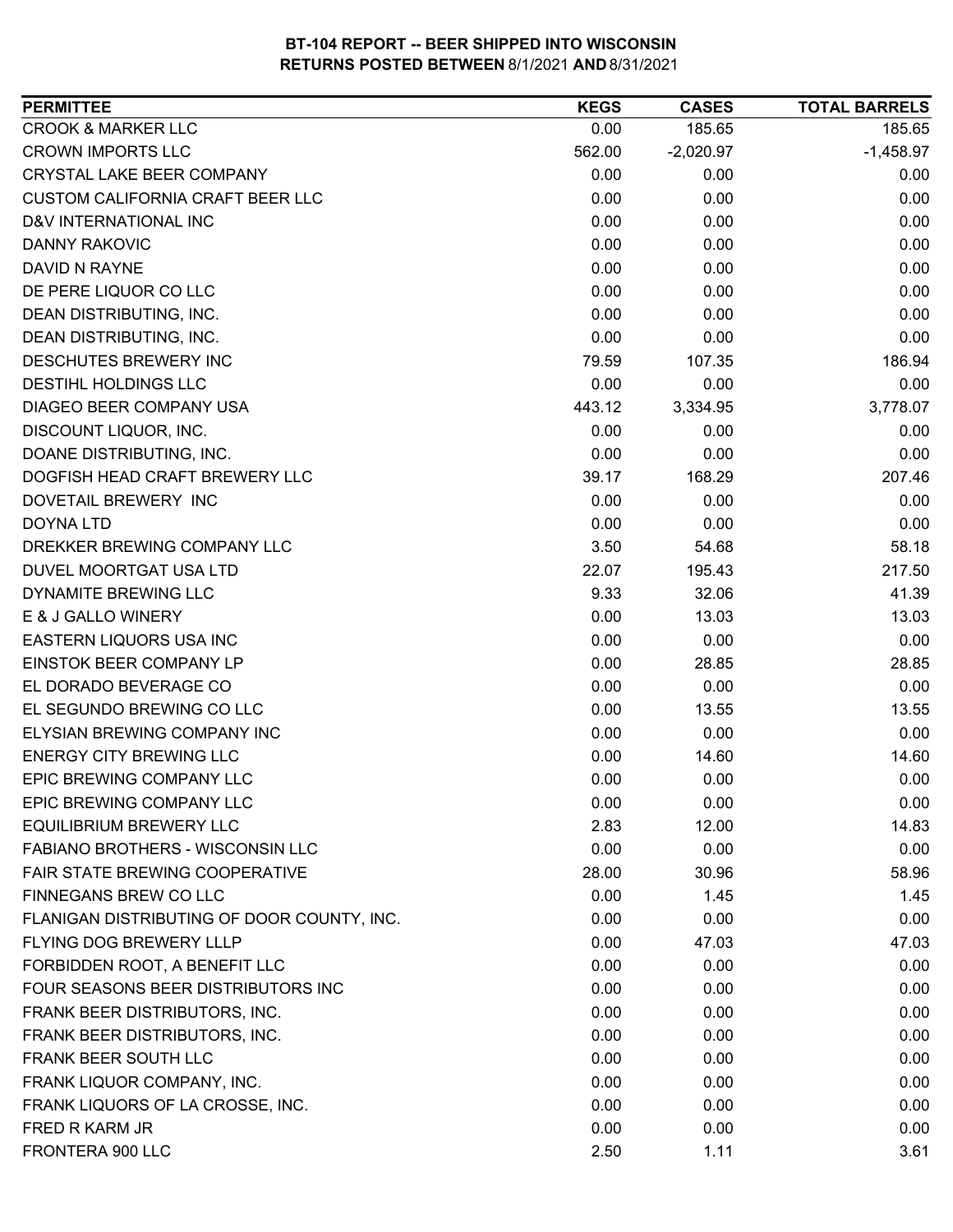| 0.00<br>0.00<br>0.00<br>78.81<br>0.00<br>78.81<br>0.00<br>0.00<br>0.00<br>0.00<br><b>GELOSO BEVERAGE GROUP LLC</b><br>5.03<br>5.03<br>0.00<br>GENERAL BEER DISTRIBUTORS CO. - MILWAUKEE<br>0.00<br>0.00<br><b>GENERAL BEER-NORTHEAST INC</b><br>0.00<br>0.00<br>0.00<br>0.00<br>GENERAL BEER-NORTHEAST INC<br>0.00<br>0.00<br>0.00<br>0.00<br>0.00<br>GENERAL BEER-NORTHWEST, INC.<br>0.00<br>0.00<br>0.00<br>GENERAL BEER-NORTHWEST, INC.<br>0.00<br>0.00<br>0.00<br>0.00<br>0.00<br>0.00<br>0.00<br>0.00<br>0.00<br>0.00<br>0.00<br>0.00<br>0.00<br>0.00<br>0.00<br>0.00<br>4.06<br>4.06<br><b>GMB PARTNERS LLC</b><br>11.83<br>47.18<br>59.01<br>0.00<br>0.00<br>0.00<br><b>GOOD OMEN BOTTLING LLC</b><br>0.00<br>0.00<br>0.00<br><b>GORDON BIERSCH BREWING COMPANY</b><br>0.00<br>0.00<br>0.00<br><b>GRAYSCALE BREWING LLC</b><br>6.33<br>22.49<br>28.82<br>0.00<br>0.00<br>0.00<br>0.00<br>0.00<br>0.00<br>0.00<br>0.00<br>0.00<br>3.20<br>20.57<br>17.37<br>0.00<br>0.00<br>0.00<br>3,393.45<br>14.48<br>3,378.97<br>103.20<br>111.90<br>8.70<br>74.14<br>35.48<br>109.62<br><b>HOLZLAGER BREWING LLC</b><br>6.37<br>17.20<br>10.83<br>0.00<br>0.00<br>0.00<br>0.68<br>11.61<br>10.93<br>0.00<br>0.00<br>0.00<br>0.00<br>0.00<br>0.00<br>62.51<br>33.97<br>96.48<br>116.56<br>32.67<br>83.89<br>0.00<br>0.00<br>0.00<br><b>INTERTRADE USA COMPANY</b><br>0.00<br>0.00<br>0.00<br><b>IOWA BREWING COMPANY LLC</b><br>1.67<br>6.02<br>7.69<br>0.00<br>0.00<br>0.00<br>0.00<br>0.00<br>0.00<br>5.67<br>19.29<br>24.96<br>J. WAKEFIELD BREWING, LLC<br>0.00<br>0.00<br>0.00<br>0.00<br>0.00<br>0.00 | <b>PERMITTEE</b>                       | <b>KEGS</b> | <b>CASES</b> | <b>TOTAL BARRELS</b> |
|-------------------------------------------------------------------------------------------------------------------------------------------------------------------------------------------------------------------------------------------------------------------------------------------------------------------------------------------------------------------------------------------------------------------------------------------------------------------------------------------------------------------------------------------------------------------------------------------------------------------------------------------------------------------------------------------------------------------------------------------------------------------------------------------------------------------------------------------------------------------------------------------------------------------------------------------------------------------------------------------------------------------------------------------------------------------------------------------------------------------------------------------------------------------------------------------------------------------------------------------------------------------------------------------------------------------------------------------------------------------------------------------------------------------------------------------------------------------------------------------------------------------------------------------------------------------------------------------------------|----------------------------------------|-------------|--------------|----------------------|
|                                                                                                                                                                                                                                                                                                                                                                                                                                                                                                                                                                                                                                                                                                                                                                                                                                                                                                                                                                                                                                                                                                                                                                                                                                                                                                                                                                                                                                                                                                                                                                                                       | FULTON STREET BREWERY LLC              |             |              |                      |
|                                                                                                                                                                                                                                                                                                                                                                                                                                                                                                                                                                                                                                                                                                                                                                                                                                                                                                                                                                                                                                                                                                                                                                                                                                                                                                                                                                                                                                                                                                                                                                                                       | <b>G K SKAGGS INC</b>                  |             |              |                      |
|                                                                                                                                                                                                                                                                                                                                                                                                                                                                                                                                                                                                                                                                                                                                                                                                                                                                                                                                                                                                                                                                                                                                                                                                                                                                                                                                                                                                                                                                                                                                                                                                       | <b>GARY'S CORPORATION OF OAK CREEK</b> |             |              |                      |
|                                                                                                                                                                                                                                                                                                                                                                                                                                                                                                                                                                                                                                                                                                                                                                                                                                                                                                                                                                                                                                                                                                                                                                                                                                                                                                                                                                                                                                                                                                                                                                                                       |                                        |             |              |                      |
|                                                                                                                                                                                                                                                                                                                                                                                                                                                                                                                                                                                                                                                                                                                                                                                                                                                                                                                                                                                                                                                                                                                                                                                                                                                                                                                                                                                                                                                                                                                                                                                                       |                                        |             |              |                      |
|                                                                                                                                                                                                                                                                                                                                                                                                                                                                                                                                                                                                                                                                                                                                                                                                                                                                                                                                                                                                                                                                                                                                                                                                                                                                                                                                                                                                                                                                                                                                                                                                       |                                        |             |              |                      |
|                                                                                                                                                                                                                                                                                                                                                                                                                                                                                                                                                                                                                                                                                                                                                                                                                                                                                                                                                                                                                                                                                                                                                                                                                                                                                                                                                                                                                                                                                                                                                                                                       |                                        |             |              |                      |
|                                                                                                                                                                                                                                                                                                                                                                                                                                                                                                                                                                                                                                                                                                                                                                                                                                                                                                                                                                                                                                                                                                                                                                                                                                                                                                                                                                                                                                                                                                                                                                                                       |                                        |             |              |                      |
|                                                                                                                                                                                                                                                                                                                                                                                                                                                                                                                                                                                                                                                                                                                                                                                                                                                                                                                                                                                                                                                                                                                                                                                                                                                                                                                                                                                                                                                                                                                                                                                                       | GENERAL BEER-NORTHWEST, INC.           |             |              |                      |
|                                                                                                                                                                                                                                                                                                                                                                                                                                                                                                                                                                                                                                                                                                                                                                                                                                                                                                                                                                                                                                                                                                                                                                                                                                                                                                                                                                                                                                                                                                                                                                                                       |                                        |             |              |                      |
|                                                                                                                                                                                                                                                                                                                                                                                                                                                                                                                                                                                                                                                                                                                                                                                                                                                                                                                                                                                                                                                                                                                                                                                                                                                                                                                                                                                                                                                                                                                                                                                                       | GENERAL BEVERAGE SALES CO. - OSHKOSH   |             |              |                      |
|                                                                                                                                                                                                                                                                                                                                                                                                                                                                                                                                                                                                                                                                                                                                                                                                                                                                                                                                                                                                                                                                                                                                                                                                                                                                                                                                                                                                                                                                                                                                                                                                       | GENERAL BEVERAGE SALES CO.-MILWAUKEE   |             |              |                      |
|                                                                                                                                                                                                                                                                                                                                                                                                                                                                                                                                                                                                                                                                                                                                                                                                                                                                                                                                                                                                                                                                                                                                                                                                                                                                                                                                                                                                                                                                                                                                                                                                       | <b>GENERATIONS BREWING COMPANY LLC</b> |             |              |                      |
|                                                                                                                                                                                                                                                                                                                                                                                                                                                                                                                                                                                                                                                                                                                                                                                                                                                                                                                                                                                                                                                                                                                                                                                                                                                                                                                                                                                                                                                                                                                                                                                                       | <b>GEORGE BOZIC JR</b>                 |             |              |                      |
|                                                                                                                                                                                                                                                                                                                                                                                                                                                                                                                                                                                                                                                                                                                                                                                                                                                                                                                                                                                                                                                                                                                                                                                                                                                                                                                                                                                                                                                                                                                                                                                                       | <b>GLOBAL VILLAGE IMPORTS LLC</b>      |             |              |                      |
|                                                                                                                                                                                                                                                                                                                                                                                                                                                                                                                                                                                                                                                                                                                                                                                                                                                                                                                                                                                                                                                                                                                                                                                                                                                                                                                                                                                                                                                                                                                                                                                                       |                                        |             |              |                      |
|                                                                                                                                                                                                                                                                                                                                                                                                                                                                                                                                                                                                                                                                                                                                                                                                                                                                                                                                                                                                                                                                                                                                                                                                                                                                                                                                                                                                                                                                                                                                                                                                       | <b>GO CRAFT BIER, INC</b>              |             |              |                      |
|                                                                                                                                                                                                                                                                                                                                                                                                                                                                                                                                                                                                                                                                                                                                                                                                                                                                                                                                                                                                                                                                                                                                                                                                                                                                                                                                                                                                                                                                                                                                                                                                       |                                        |             |              |                      |
|                                                                                                                                                                                                                                                                                                                                                                                                                                                                                                                                                                                                                                                                                                                                                                                                                                                                                                                                                                                                                                                                                                                                                                                                                                                                                                                                                                                                                                                                                                                                                                                                       |                                        |             |              |                      |
|                                                                                                                                                                                                                                                                                                                                                                                                                                                                                                                                                                                                                                                                                                                                                                                                                                                                                                                                                                                                                                                                                                                                                                                                                                                                                                                                                                                                                                                                                                                                                                                                       |                                        |             |              |                      |
|                                                                                                                                                                                                                                                                                                                                                                                                                                                                                                                                                                                                                                                                                                                                                                                                                                                                                                                                                                                                                                                                                                                                                                                                                                                                                                                                                                                                                                                                                                                                                                                                       | <b>GREEN BAY DISTRIBUTORS, INC.</b>    |             |              |                      |
|                                                                                                                                                                                                                                                                                                                                                                                                                                                                                                                                                                                                                                                                                                                                                                                                                                                                                                                                                                                                                                                                                                                                                                                                                                                                                                                                                                                                                                                                                                                                                                                                       | <b>GREEN BENCH BREWING CO LLC</b>      |             |              |                      |
|                                                                                                                                                                                                                                                                                                                                                                                                                                                                                                                                                                                                                                                                                                                                                                                                                                                                                                                                                                                                                                                                                                                                                                                                                                                                                                                                                                                                                                                                                                                                                                                                       | H C FOODS CO LTD                       |             |              |                      |
|                                                                                                                                                                                                                                                                                                                                                                                                                                                                                                                                                                                                                                                                                                                                                                                                                                                                                                                                                                                                                                                                                                                                                                                                                                                                                                                                                                                                                                                                                                                                                                                                       | HARPOON DISTRIBUTING COMPANY           |             |              |                      |
|                                                                                                                                                                                                                                                                                                                                                                                                                                                                                                                                                                                                                                                                                                                                                                                                                                                                                                                                                                                                                                                                                                                                                                                                                                                                                                                                                                                                                                                                                                                                                                                                       | HEAVY RIFF BREWING COMPANY LLC         |             |              |                      |
|                                                                                                                                                                                                                                                                                                                                                                                                                                                                                                                                                                                                                                                                                                                                                                                                                                                                                                                                                                                                                                                                                                                                                                                                                                                                                                                                                                                                                                                                                                                                                                                                       | HEINEKEN USA INCORPORATED              |             |              |                      |
|                                                                                                                                                                                                                                                                                                                                                                                                                                                                                                                                                                                                                                                                                                                                                                                                                                                                                                                                                                                                                                                                                                                                                                                                                                                                                                                                                                                                                                                                                                                                                                                                       | <b>HIDDEN SPRINGS ALE WORKS</b>        |             |              |                      |
|                                                                                                                                                                                                                                                                                                                                                                                                                                                                                                                                                                                                                                                                                                                                                                                                                                                                                                                                                                                                                                                                                                                                                                                                                                                                                                                                                                                                                                                                                                                                                                                                       | HOFBRAUHAUS OF AMERICA, LLC            |             |              |                      |
|                                                                                                                                                                                                                                                                                                                                                                                                                                                                                                                                                                                                                                                                                                                                                                                                                                                                                                                                                                                                                                                                                                                                                                                                                                                                                                                                                                                                                                                                                                                                                                                                       |                                        |             |              |                      |
|                                                                                                                                                                                                                                                                                                                                                                                                                                                                                                                                                                                                                                                                                                                                                                                                                                                                                                                                                                                                                                                                                                                                                                                                                                                                                                                                                                                                                                                                                                                                                                                                       | <b>HOME BREW MART INC</b>              |             |              |                      |
|                                                                                                                                                                                                                                                                                                                                                                                                                                                                                                                                                                                                                                                                                                                                                                                                                                                                                                                                                                                                                                                                                                                                                                                                                                                                                                                                                                                                                                                                                                                                                                                                       | HOP BUTCHER FOR THE WORLD LLC          |             |              |                      |
|                                                                                                                                                                                                                                                                                                                                                                                                                                                                                                                                                                                                                                                                                                                                                                                                                                                                                                                                                                                                                                                                                                                                                                                                                                                                                                                                                                                                                                                                                                                                                                                                       | <b>ILLUMINATED BREW WORKS LLC</b>      |             |              |                      |
|                                                                                                                                                                                                                                                                                                                                                                                                                                                                                                                                                                                                                                                                                                                                                                                                                                                                                                                                                                                                                                                                                                                                                                                                                                                                                                                                                                                                                                                                                                                                                                                                       | <b>ILLYRIAN IMPORT INC</b>             |             |              |                      |
|                                                                                                                                                                                                                                                                                                                                                                                                                                                                                                                                                                                                                                                                                                                                                                                                                                                                                                                                                                                                                                                                                                                                                                                                                                                                                                                                                                                                                                                                                                                                                                                                       | <b>INDEED BREWING COMPANY LLC</b>      |             |              |                      |
|                                                                                                                                                                                                                                                                                                                                                                                                                                                                                                                                                                                                                                                                                                                                                                                                                                                                                                                                                                                                                                                                                                                                                                                                                                                                                                                                                                                                                                                                                                                                                                                                       | INDIAN PEAKS BREWING COMPANY           |             |              |                      |
|                                                                                                                                                                                                                                                                                                                                                                                                                                                                                                                                                                                                                                                                                                                                                                                                                                                                                                                                                                                                                                                                                                                                                                                                                                                                                                                                                                                                                                                                                                                                                                                                       | INTERNATIONAL DISTILLERS & VINTERS LTD |             |              |                      |
|                                                                                                                                                                                                                                                                                                                                                                                                                                                                                                                                                                                                                                                                                                                                                                                                                                                                                                                                                                                                                                                                                                                                                                                                                                                                                                                                                                                                                                                                                                                                                                                                       |                                        |             |              |                      |
|                                                                                                                                                                                                                                                                                                                                                                                                                                                                                                                                                                                                                                                                                                                                                                                                                                                                                                                                                                                                                                                                                                                                                                                                                                                                                                                                                                                                                                                                                                                                                                                                       |                                        |             |              |                      |
|                                                                                                                                                                                                                                                                                                                                                                                                                                                                                                                                                                                                                                                                                                                                                                                                                                                                                                                                                                                                                                                                                                                                                                                                                                                                                                                                                                                                                                                                                                                                                                                                       | <b>IRENE WAGNER</b>                    |             |              |                      |
|                                                                                                                                                                                                                                                                                                                                                                                                                                                                                                                                                                                                                                                                                                                                                                                                                                                                                                                                                                                                                                                                                                                                                                                                                                                                                                                                                                                                                                                                                                                                                                                                       | <b>IRON HORSE BEVERAGE LLC</b>         |             |              |                      |
|                                                                                                                                                                                                                                                                                                                                                                                                                                                                                                                                                                                                                                                                                                                                                                                                                                                                                                                                                                                                                                                                                                                                                                                                                                                                                                                                                                                                                                                                                                                                                                                                       | <b>ISLAND CITY BREWING COMPANY LLC</b> |             |              |                      |
|                                                                                                                                                                                                                                                                                                                                                                                                                                                                                                                                                                                                                                                                                                                                                                                                                                                                                                                                                                                                                                                                                                                                                                                                                                                                                                                                                                                                                                                                                                                                                                                                       |                                        |             |              |                      |
|                                                                                                                                                                                                                                                                                                                                                                                                                                                                                                                                                                                                                                                                                                                                                                                                                                                                                                                                                                                                                                                                                                                                                                                                                                                                                                                                                                                                                                                                                                                                                                                                       | <b>JAW PROPERTIES LLC</b>              |             |              |                      |
|                                                                                                                                                                                                                                                                                                                                                                                                                                                                                                                                                                                                                                                                                                                                                                                                                                                                                                                                                                                                                                                                                                                                                                                                                                                                                                                                                                                                                                                                                                                                                                                                       | <b>JBR BREWING LLC</b>                 | 4.17        | 20.46        | 24.63                |
| <b>JDZ INC</b><br>0.00<br>0.00<br>0.00                                                                                                                                                                                                                                                                                                                                                                                                                                                                                                                                                                                                                                                                                                                                                                                                                                                                                                                                                                                                                                                                                                                                                                                                                                                                                                                                                                                                                                                                                                                                                                |                                        |             |              |                      |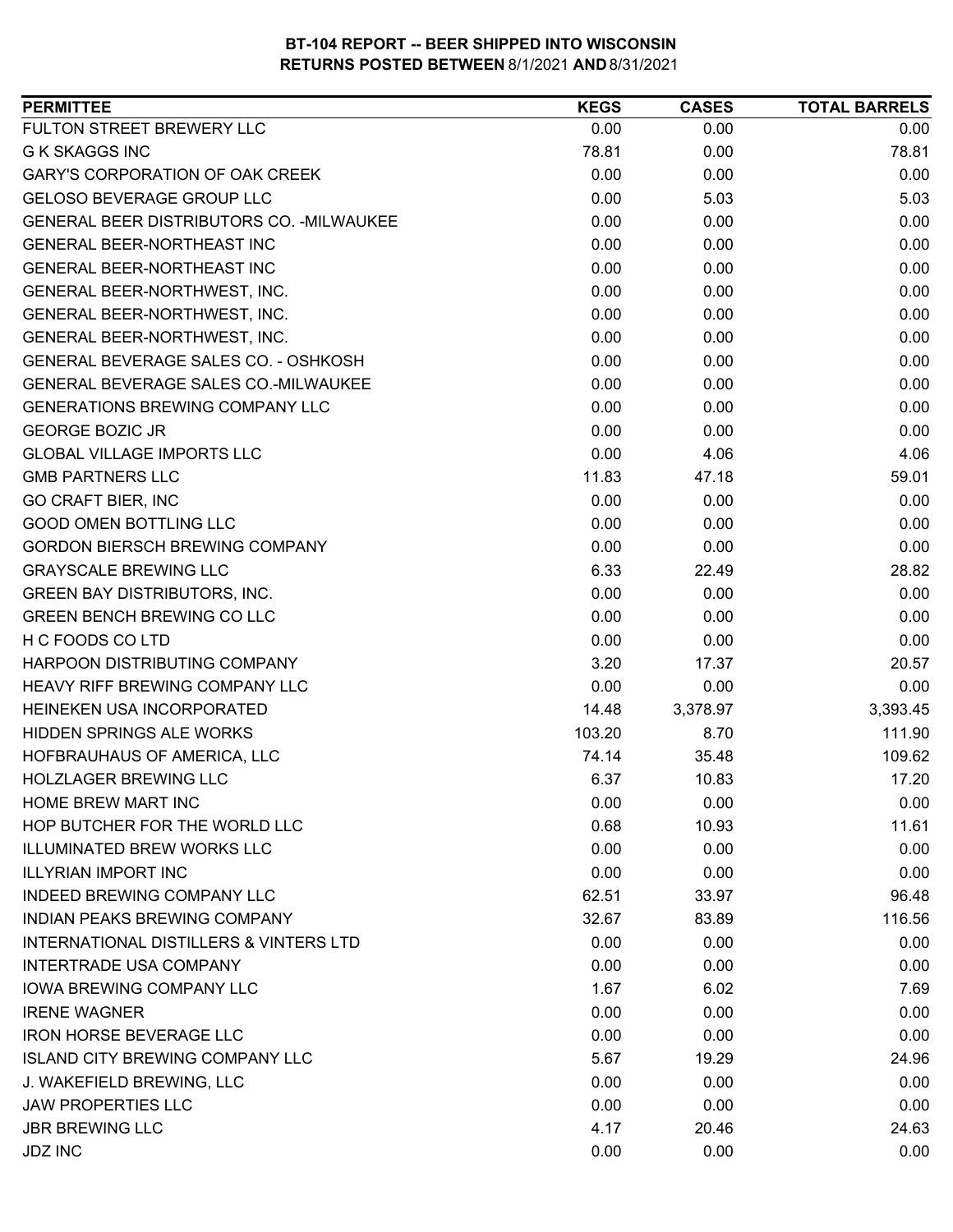| <b>PERMITTEE</b>                      | <b>KEGS</b> | <b>CASES</b> | <b>TOTAL BARRELS</b> |
|---------------------------------------|-------------|--------------|----------------------|
| JESTER KING CRAFT BREWERY, LLC        | 0.00        | 0.00         | 0.00                 |
| <b>JOHN J COLLETTI</b>                | 0.00        | 0.00         | 0.00                 |
| JOHNSON BROTHERS OF WISCONSIN, INC.   | 0.00        | 0.00         | 0.00                 |
| <b>JOSHUA DETH</b>                    | 40.16       | 269.08       | 309.24               |
| <b>JUNESHINE INC</b>                  | 0.00        | 0.00         | 0.00                 |
| <b>JUSTIN STRAYER</b>                 | 0.00        | 0.00         | 0.00                 |
| <b>KASTEEL USA</b>                    | 0.00        | 0.00         | 0.00                 |
| KAY BEER DISTRIBUTING, INC.           | 0.00        | 0.00         | 0.00                 |
| KEWEENAW BREWING CO LLC               | 149.25      | 133.19       | 282.44               |
| KINGS AND CONVICTS BP LLC             | 20.00       | 0.00         | 20.00                |
| <b>KLOCKOW BREWING COMPANY INC</b>    | 0.00        | 0.00         | 0.00                 |
| KOJIMA & INTERNATIONAL ASSOCIATES INC | 0.00        | 0.00         | 0.00                 |
| KREBS BREWING CO., INC.               | 3.33        | 18.00        | 21.33                |
| KYSELA PERE ET FILS LTD               | 0.00        | 0.00         | 0.00                 |
| LA CROSSE BEVERAGE LLC                | 0.00        | 0.00         | 0.00                 |
| LABATT USA OPERATING CO LLC           | 8.00        | 3,177.52     | 3,185.52             |
| <b>LAGUNITAS BREWING CO</b>           | 160.00      | 536.51       | 696.51               |
| LAKE OF THE WOODS BREWING CO          | 0.00        | 0.00         | 0.00                 |
| LARRY'S DISTRIBUTING CO., INC.        | 0.00        | 0.00         | 0.00                 |
| LEE BEVERAGE OF WISCONSIN LLC         | 0.00        | 0.00         | 0.00                 |
| LEE BEVERAGE OF WISCONSIN LLC         | 0.00        | 0.00         | 0.00                 |
| LEE BEVERAGE OF WISCONSIN LLC         | 0.00        | 0.00         | 0.00                 |
| LEFT COAST BREWING CO                 | 0.00        | 0.00         | 0.00                 |
| LENA BEVERAGE COMPANY                 | 0.50        | 0.00         | 0.50                 |
| LIFT BRIDGE BREWING TECHNOLOGIES LLC  | 27.17       | 93.34        | 120.51               |
| LISTERMANN MFG CO. INC.               | 0.00        | 0.00         | 0.00                 |
| <b>LOGSDON FARMHOUSE ALES LLC</b>     | 0.00        | 0.00         | 0.00                 |
| <b>LONGSTOCK III LLC</b>              | 0.00        | 0.00         | 0.00                 |
| LOUIS GLUNZ BEER INC                  | 43.58       | 74.20        | 117.78               |
| <b>LUPULIN BREWING LLC</b>            | 9.34        | 18.16        | 27.50                |
| <b>LYTT LLC</b>                       | 0.00        | 0.00         | 0.00                 |
| MAINE BEER COMPANY, LLC               | 0.00        | 0.00         | 0.00                 |
| MAINSHEET CAPITAL INC                 | 3.34        | 14.52        | 17.86                |
| <b>MANKATO BREWERY LLC</b>            | 0.00        | 0.00         | 0.00                 |
| MARK ANTHONY BRANDS INC.              | 0.00        | 19,456.34    | 19,456.34            |
| MASSACHUSETTS BEVERAGE ALLIANCE LLC   | 0.00        | 0.00         | 0.00                 |
| <b>MATT BREWING CO INC</b>            | 0.00        | 0.00         | 0.00                 |
| MERCENARY BREWERY & DISTILLERY LLC    | 21.90       | 54.25        | 76.15                |
| MERCHANT DU VIN CORPORATION           | 0.00        | 0.00         | 0.00                 |
| METROPOLITAN BREWING LLC              | 1.50        | 8.73         | 10.23                |
| <b>MHW LTD</b>                        | 0.00        | 208.26       | 208.26               |
| MIA BREWERY CO. INC.                  | 7.33        | 10.89        | 18.22                |
| MIGHTY SWELL COCKTAIL COMPANY LLC     | 0.00        | 98.14        | 98.14                |
| MIKERPHONE BREWING LLC                | 0.17        | 0.00         | 0.17                 |
| <b>MODIST BREWING LLC</b>             | 19.65       | 0.00         | 19.65                |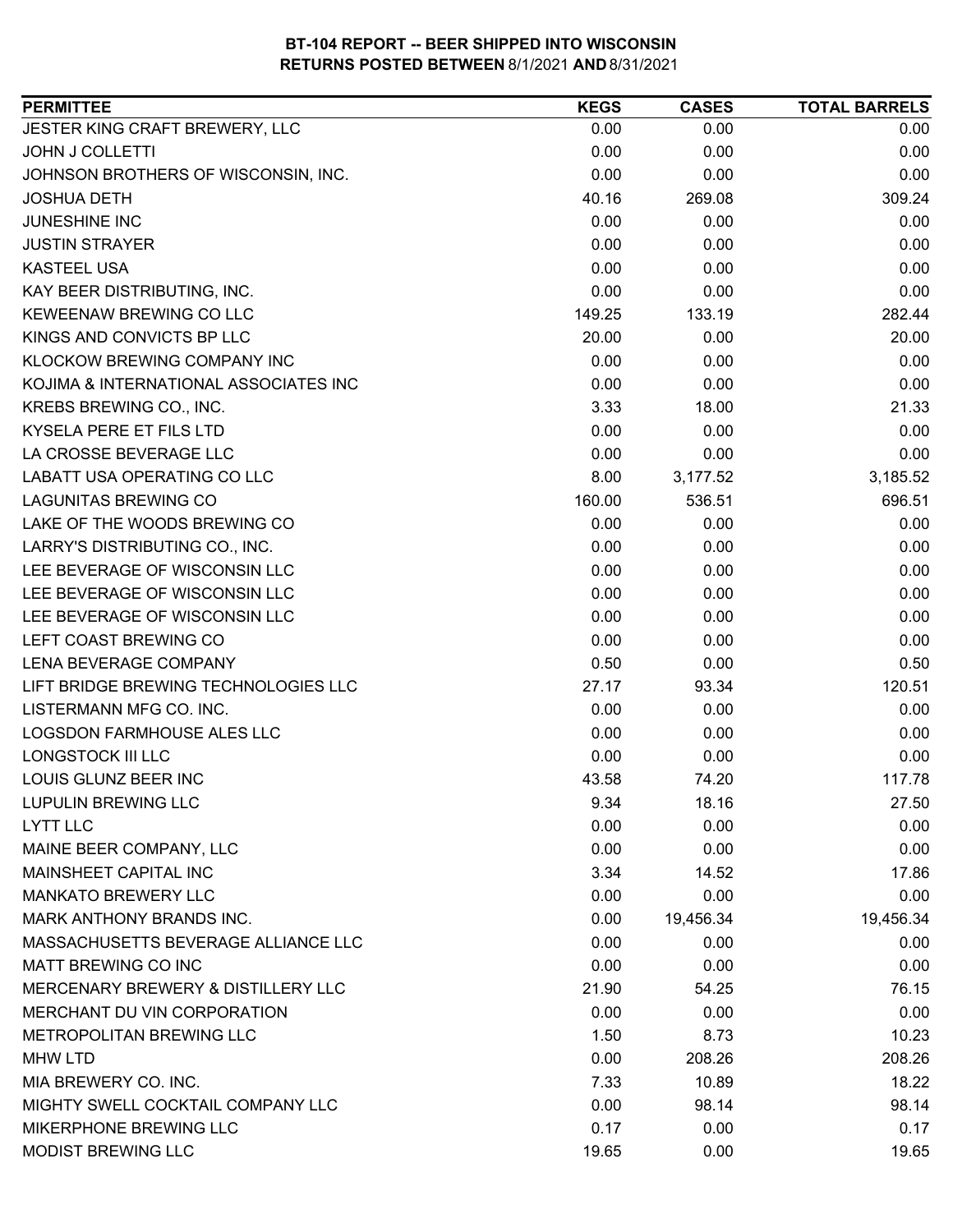| MOLSON COORS BEVERAGE COMPANY USA LLC<br>17,030.18<br>17,647.43<br>617.25<br>MONKLESS BREWING LLC<br>0.00<br>0.00<br>0.00<br>MOOSE LAKE BREWING CO., LLC<br>5.75<br>5.75<br>0.00<br>MOTHER LODE BREWING LLC<br>0.00<br>0.00<br>0.00<br>MPL BRANDS NV INC<br>0.00<br>0.00<br>0.00<br>MPL BRANDS NV INC<br>0.00<br>0.00<br>0.00<br>MPL BRANDS NV INC<br>0.00<br>0.00<br>0.00<br>0.00<br>0.00<br>0.00<br>MUTUAL WHOLESALE LIQUOR INC<br>NARRAGANSETT BREWING COMPANY<br>16.00<br>108.72<br>92.72<br><b>NDC SYSTEMS LP</b><br>73.30<br>73.30<br>0.00<br>NEBRASKA BREWING CO INC<br>0.00<br>0.00<br>0.00<br>NEW BELGIUM BREWING COMPANY INC<br>241.83<br>1,082.23<br>1,324.06<br>NEW HOLLAND BREWING CO LLC<br>0.00<br>0.00<br>0.00<br>NEW YORK MUTUAL TRADING CO INC<br>0.00<br>0.00<br>0.00<br>NOELKE DISTRIBUTORS, INC.<br>0.00<br>0.00<br>0.00<br>NORTH COAST BREWING CO INC<br>0.00<br>15.30<br>15.30<br>0.00<br>8.39<br>NOUVEAU VENTURES LLC<br>8.39<br>NUDE BEVERAGES, INC.<br>0.00<br>21.78<br>21.78<br>140.70<br>ODELL BREWING COMPANY<br>35.00<br>105.70<br>126.93<br>OFF TRAIL COLLECTIVE INC<br>2.00<br>124.93<br>2.63<br>OFF-KILTER BREWING INC<br>1.75<br>0.88<br>OLD NATION BREWING COMPANY LLC<br>23.33<br>32.90<br>56.23<br>ON TOUR BREWING COMPANY LLC<br>0.00<br>0.00<br>0.00<br>OREGON BREWING COMPANY INC<br>6.81<br>16.73<br>9.92<br>0.00<br>0.00<br>0.00<br>OTHER HALF BREWING COMPANY, INC<br>PABST BREWING COMPANY, LLC<br>2,612.27<br>42.00<br>2,570.27<br>PALS BREWING COMPANY, LLC<br>0.00<br>0.00<br>0.00<br>PAMPA BEVERAGES LLC<br>0.00<br>0.00<br>0.00<br>0.00<br>PARK RIDGE DISTRIBUTING, INC.<br>0.00<br>0.00<br>PAULANER USA LLC<br>298.09<br>724.99<br>1,023.08<br>PEHLER DISTRIBUTING, INC.<br>0.00<br>0.00<br>0.00<br>PERENNIAL PARTNERS LLC<br>9.40<br>1.70<br>7.70<br>PHASE THREE BREWING COMPANY LLC<br>10.00<br>33.65<br>23.65<br>PHIL KNUTSEN<br>0.00<br>0.00<br>0.00<br>PHILLIPS WINE COMPANY<br>0.00<br>0.00<br>0.00<br>PULPIT ROCK BREWING COMPANY<br>0.00<br>0.00<br>0.00<br><b>RAHR &amp; SONS BREWING LP</b><br>0.00<br>0.00<br>0.00<br>RATAS WHOLESALE LIQUOR COMPANY<br>0.00<br>0.00<br>0.00<br><b>REVELATION ALES LLC</b><br>1.16<br>3.36<br>2.20<br>RHINEGEIST, LLC<br>20.67<br>14.52<br>35.19<br>ROAK BREWING CO., LLC<br>0.00<br>0.00<br>0.00<br>S. & S. DISTRIBUTING, INC.<br>0.00<br>0.00<br>0.00<br>S. & S. DISTRIBUTING, INC.<br>0.00<br>0.00<br>0.00<br>SAPPORO USA INC<br>4.00<br>12.00<br>16.00<br>0.00 | <b>PERMITTEE</b>          | <b>KEGS</b> | <b>CASES</b> | <b>TOTAL BARRELS</b> |
|-----------------------------------------------------------------------------------------------------------------------------------------------------------------------------------------------------------------------------------------------------------------------------------------------------------------------------------------------------------------------------------------------------------------------------------------------------------------------------------------------------------------------------------------------------------------------------------------------------------------------------------------------------------------------------------------------------------------------------------------------------------------------------------------------------------------------------------------------------------------------------------------------------------------------------------------------------------------------------------------------------------------------------------------------------------------------------------------------------------------------------------------------------------------------------------------------------------------------------------------------------------------------------------------------------------------------------------------------------------------------------------------------------------------------------------------------------------------------------------------------------------------------------------------------------------------------------------------------------------------------------------------------------------------------------------------------------------------------------------------------------------------------------------------------------------------------------------------------------------------------------------------------------------------------------------------------------------------------------------------------------------------------------------------------------------------------------------------------------------------------------------------------------------------------------------------------------------------------------------------------------------------------------------------------------------------------------------------------------------------------------------------------------------------------------------------------------------------|---------------------------|-------------|--------------|----------------------|
|                                                                                                                                                                                                                                                                                                                                                                                                                                                                                                                                                                                                                                                                                                                                                                                                                                                                                                                                                                                                                                                                                                                                                                                                                                                                                                                                                                                                                                                                                                                                                                                                                                                                                                                                                                                                                                                                                                                                                                                                                                                                                                                                                                                                                                                                                                                                                                                                                                                                 |                           |             |              |                      |
|                                                                                                                                                                                                                                                                                                                                                                                                                                                                                                                                                                                                                                                                                                                                                                                                                                                                                                                                                                                                                                                                                                                                                                                                                                                                                                                                                                                                                                                                                                                                                                                                                                                                                                                                                                                                                                                                                                                                                                                                                                                                                                                                                                                                                                                                                                                                                                                                                                                                 |                           |             |              |                      |
|                                                                                                                                                                                                                                                                                                                                                                                                                                                                                                                                                                                                                                                                                                                                                                                                                                                                                                                                                                                                                                                                                                                                                                                                                                                                                                                                                                                                                                                                                                                                                                                                                                                                                                                                                                                                                                                                                                                                                                                                                                                                                                                                                                                                                                                                                                                                                                                                                                                                 |                           |             |              |                      |
|                                                                                                                                                                                                                                                                                                                                                                                                                                                                                                                                                                                                                                                                                                                                                                                                                                                                                                                                                                                                                                                                                                                                                                                                                                                                                                                                                                                                                                                                                                                                                                                                                                                                                                                                                                                                                                                                                                                                                                                                                                                                                                                                                                                                                                                                                                                                                                                                                                                                 |                           |             |              |                      |
|                                                                                                                                                                                                                                                                                                                                                                                                                                                                                                                                                                                                                                                                                                                                                                                                                                                                                                                                                                                                                                                                                                                                                                                                                                                                                                                                                                                                                                                                                                                                                                                                                                                                                                                                                                                                                                                                                                                                                                                                                                                                                                                                                                                                                                                                                                                                                                                                                                                                 |                           |             |              |                      |
|                                                                                                                                                                                                                                                                                                                                                                                                                                                                                                                                                                                                                                                                                                                                                                                                                                                                                                                                                                                                                                                                                                                                                                                                                                                                                                                                                                                                                                                                                                                                                                                                                                                                                                                                                                                                                                                                                                                                                                                                                                                                                                                                                                                                                                                                                                                                                                                                                                                                 |                           |             |              |                      |
|                                                                                                                                                                                                                                                                                                                                                                                                                                                                                                                                                                                                                                                                                                                                                                                                                                                                                                                                                                                                                                                                                                                                                                                                                                                                                                                                                                                                                                                                                                                                                                                                                                                                                                                                                                                                                                                                                                                                                                                                                                                                                                                                                                                                                                                                                                                                                                                                                                                                 |                           |             |              |                      |
|                                                                                                                                                                                                                                                                                                                                                                                                                                                                                                                                                                                                                                                                                                                                                                                                                                                                                                                                                                                                                                                                                                                                                                                                                                                                                                                                                                                                                                                                                                                                                                                                                                                                                                                                                                                                                                                                                                                                                                                                                                                                                                                                                                                                                                                                                                                                                                                                                                                                 |                           |             |              |                      |
|                                                                                                                                                                                                                                                                                                                                                                                                                                                                                                                                                                                                                                                                                                                                                                                                                                                                                                                                                                                                                                                                                                                                                                                                                                                                                                                                                                                                                                                                                                                                                                                                                                                                                                                                                                                                                                                                                                                                                                                                                                                                                                                                                                                                                                                                                                                                                                                                                                                                 |                           |             |              |                      |
|                                                                                                                                                                                                                                                                                                                                                                                                                                                                                                                                                                                                                                                                                                                                                                                                                                                                                                                                                                                                                                                                                                                                                                                                                                                                                                                                                                                                                                                                                                                                                                                                                                                                                                                                                                                                                                                                                                                                                                                                                                                                                                                                                                                                                                                                                                                                                                                                                                                                 |                           |             |              |                      |
|                                                                                                                                                                                                                                                                                                                                                                                                                                                                                                                                                                                                                                                                                                                                                                                                                                                                                                                                                                                                                                                                                                                                                                                                                                                                                                                                                                                                                                                                                                                                                                                                                                                                                                                                                                                                                                                                                                                                                                                                                                                                                                                                                                                                                                                                                                                                                                                                                                                                 |                           |             |              |                      |
|                                                                                                                                                                                                                                                                                                                                                                                                                                                                                                                                                                                                                                                                                                                                                                                                                                                                                                                                                                                                                                                                                                                                                                                                                                                                                                                                                                                                                                                                                                                                                                                                                                                                                                                                                                                                                                                                                                                                                                                                                                                                                                                                                                                                                                                                                                                                                                                                                                                                 |                           |             |              |                      |
|                                                                                                                                                                                                                                                                                                                                                                                                                                                                                                                                                                                                                                                                                                                                                                                                                                                                                                                                                                                                                                                                                                                                                                                                                                                                                                                                                                                                                                                                                                                                                                                                                                                                                                                                                                                                                                                                                                                                                                                                                                                                                                                                                                                                                                                                                                                                                                                                                                                                 |                           |             |              |                      |
|                                                                                                                                                                                                                                                                                                                                                                                                                                                                                                                                                                                                                                                                                                                                                                                                                                                                                                                                                                                                                                                                                                                                                                                                                                                                                                                                                                                                                                                                                                                                                                                                                                                                                                                                                                                                                                                                                                                                                                                                                                                                                                                                                                                                                                                                                                                                                                                                                                                                 |                           |             |              |                      |
|                                                                                                                                                                                                                                                                                                                                                                                                                                                                                                                                                                                                                                                                                                                                                                                                                                                                                                                                                                                                                                                                                                                                                                                                                                                                                                                                                                                                                                                                                                                                                                                                                                                                                                                                                                                                                                                                                                                                                                                                                                                                                                                                                                                                                                                                                                                                                                                                                                                                 |                           |             |              |                      |
|                                                                                                                                                                                                                                                                                                                                                                                                                                                                                                                                                                                                                                                                                                                                                                                                                                                                                                                                                                                                                                                                                                                                                                                                                                                                                                                                                                                                                                                                                                                                                                                                                                                                                                                                                                                                                                                                                                                                                                                                                                                                                                                                                                                                                                                                                                                                                                                                                                                                 |                           |             |              |                      |
|                                                                                                                                                                                                                                                                                                                                                                                                                                                                                                                                                                                                                                                                                                                                                                                                                                                                                                                                                                                                                                                                                                                                                                                                                                                                                                                                                                                                                                                                                                                                                                                                                                                                                                                                                                                                                                                                                                                                                                                                                                                                                                                                                                                                                                                                                                                                                                                                                                                                 |                           |             |              |                      |
|                                                                                                                                                                                                                                                                                                                                                                                                                                                                                                                                                                                                                                                                                                                                                                                                                                                                                                                                                                                                                                                                                                                                                                                                                                                                                                                                                                                                                                                                                                                                                                                                                                                                                                                                                                                                                                                                                                                                                                                                                                                                                                                                                                                                                                                                                                                                                                                                                                                                 |                           |             |              |                      |
|                                                                                                                                                                                                                                                                                                                                                                                                                                                                                                                                                                                                                                                                                                                                                                                                                                                                                                                                                                                                                                                                                                                                                                                                                                                                                                                                                                                                                                                                                                                                                                                                                                                                                                                                                                                                                                                                                                                                                                                                                                                                                                                                                                                                                                                                                                                                                                                                                                                                 |                           |             |              |                      |
|                                                                                                                                                                                                                                                                                                                                                                                                                                                                                                                                                                                                                                                                                                                                                                                                                                                                                                                                                                                                                                                                                                                                                                                                                                                                                                                                                                                                                                                                                                                                                                                                                                                                                                                                                                                                                                                                                                                                                                                                                                                                                                                                                                                                                                                                                                                                                                                                                                                                 |                           |             |              |                      |
|                                                                                                                                                                                                                                                                                                                                                                                                                                                                                                                                                                                                                                                                                                                                                                                                                                                                                                                                                                                                                                                                                                                                                                                                                                                                                                                                                                                                                                                                                                                                                                                                                                                                                                                                                                                                                                                                                                                                                                                                                                                                                                                                                                                                                                                                                                                                                                                                                                                                 |                           |             |              |                      |
|                                                                                                                                                                                                                                                                                                                                                                                                                                                                                                                                                                                                                                                                                                                                                                                                                                                                                                                                                                                                                                                                                                                                                                                                                                                                                                                                                                                                                                                                                                                                                                                                                                                                                                                                                                                                                                                                                                                                                                                                                                                                                                                                                                                                                                                                                                                                                                                                                                                                 |                           |             |              |                      |
|                                                                                                                                                                                                                                                                                                                                                                                                                                                                                                                                                                                                                                                                                                                                                                                                                                                                                                                                                                                                                                                                                                                                                                                                                                                                                                                                                                                                                                                                                                                                                                                                                                                                                                                                                                                                                                                                                                                                                                                                                                                                                                                                                                                                                                                                                                                                                                                                                                                                 |                           |             |              |                      |
|                                                                                                                                                                                                                                                                                                                                                                                                                                                                                                                                                                                                                                                                                                                                                                                                                                                                                                                                                                                                                                                                                                                                                                                                                                                                                                                                                                                                                                                                                                                                                                                                                                                                                                                                                                                                                                                                                                                                                                                                                                                                                                                                                                                                                                                                                                                                                                                                                                                                 |                           |             |              |                      |
|                                                                                                                                                                                                                                                                                                                                                                                                                                                                                                                                                                                                                                                                                                                                                                                                                                                                                                                                                                                                                                                                                                                                                                                                                                                                                                                                                                                                                                                                                                                                                                                                                                                                                                                                                                                                                                                                                                                                                                                                                                                                                                                                                                                                                                                                                                                                                                                                                                                                 |                           |             |              |                      |
|                                                                                                                                                                                                                                                                                                                                                                                                                                                                                                                                                                                                                                                                                                                                                                                                                                                                                                                                                                                                                                                                                                                                                                                                                                                                                                                                                                                                                                                                                                                                                                                                                                                                                                                                                                                                                                                                                                                                                                                                                                                                                                                                                                                                                                                                                                                                                                                                                                                                 |                           |             |              |                      |
|                                                                                                                                                                                                                                                                                                                                                                                                                                                                                                                                                                                                                                                                                                                                                                                                                                                                                                                                                                                                                                                                                                                                                                                                                                                                                                                                                                                                                                                                                                                                                                                                                                                                                                                                                                                                                                                                                                                                                                                                                                                                                                                                                                                                                                                                                                                                                                                                                                                                 |                           |             |              |                      |
|                                                                                                                                                                                                                                                                                                                                                                                                                                                                                                                                                                                                                                                                                                                                                                                                                                                                                                                                                                                                                                                                                                                                                                                                                                                                                                                                                                                                                                                                                                                                                                                                                                                                                                                                                                                                                                                                                                                                                                                                                                                                                                                                                                                                                                                                                                                                                                                                                                                                 |                           |             |              |                      |
|                                                                                                                                                                                                                                                                                                                                                                                                                                                                                                                                                                                                                                                                                                                                                                                                                                                                                                                                                                                                                                                                                                                                                                                                                                                                                                                                                                                                                                                                                                                                                                                                                                                                                                                                                                                                                                                                                                                                                                                                                                                                                                                                                                                                                                                                                                                                                                                                                                                                 |                           |             |              |                      |
|                                                                                                                                                                                                                                                                                                                                                                                                                                                                                                                                                                                                                                                                                                                                                                                                                                                                                                                                                                                                                                                                                                                                                                                                                                                                                                                                                                                                                                                                                                                                                                                                                                                                                                                                                                                                                                                                                                                                                                                                                                                                                                                                                                                                                                                                                                                                                                                                                                                                 |                           |             |              |                      |
|                                                                                                                                                                                                                                                                                                                                                                                                                                                                                                                                                                                                                                                                                                                                                                                                                                                                                                                                                                                                                                                                                                                                                                                                                                                                                                                                                                                                                                                                                                                                                                                                                                                                                                                                                                                                                                                                                                                                                                                                                                                                                                                                                                                                                                                                                                                                                                                                                                                                 |                           |             |              |                      |
|                                                                                                                                                                                                                                                                                                                                                                                                                                                                                                                                                                                                                                                                                                                                                                                                                                                                                                                                                                                                                                                                                                                                                                                                                                                                                                                                                                                                                                                                                                                                                                                                                                                                                                                                                                                                                                                                                                                                                                                                                                                                                                                                                                                                                                                                                                                                                                                                                                                                 |                           |             |              |                      |
|                                                                                                                                                                                                                                                                                                                                                                                                                                                                                                                                                                                                                                                                                                                                                                                                                                                                                                                                                                                                                                                                                                                                                                                                                                                                                                                                                                                                                                                                                                                                                                                                                                                                                                                                                                                                                                                                                                                                                                                                                                                                                                                                                                                                                                                                                                                                                                                                                                                                 |                           |             |              |                      |
|                                                                                                                                                                                                                                                                                                                                                                                                                                                                                                                                                                                                                                                                                                                                                                                                                                                                                                                                                                                                                                                                                                                                                                                                                                                                                                                                                                                                                                                                                                                                                                                                                                                                                                                                                                                                                                                                                                                                                                                                                                                                                                                                                                                                                                                                                                                                                                                                                                                                 |                           |             |              |                      |
|                                                                                                                                                                                                                                                                                                                                                                                                                                                                                                                                                                                                                                                                                                                                                                                                                                                                                                                                                                                                                                                                                                                                                                                                                                                                                                                                                                                                                                                                                                                                                                                                                                                                                                                                                                                                                                                                                                                                                                                                                                                                                                                                                                                                                                                                                                                                                                                                                                                                 |                           |             |              |                      |
|                                                                                                                                                                                                                                                                                                                                                                                                                                                                                                                                                                                                                                                                                                                                                                                                                                                                                                                                                                                                                                                                                                                                                                                                                                                                                                                                                                                                                                                                                                                                                                                                                                                                                                                                                                                                                                                                                                                                                                                                                                                                                                                                                                                                                                                                                                                                                                                                                                                                 |                           |             |              |                      |
|                                                                                                                                                                                                                                                                                                                                                                                                                                                                                                                                                                                                                                                                                                                                                                                                                                                                                                                                                                                                                                                                                                                                                                                                                                                                                                                                                                                                                                                                                                                                                                                                                                                                                                                                                                                                                                                                                                                                                                                                                                                                                                                                                                                                                                                                                                                                                                                                                                                                 |                           |             |              |                      |
|                                                                                                                                                                                                                                                                                                                                                                                                                                                                                                                                                                                                                                                                                                                                                                                                                                                                                                                                                                                                                                                                                                                                                                                                                                                                                                                                                                                                                                                                                                                                                                                                                                                                                                                                                                                                                                                                                                                                                                                                                                                                                                                                                                                                                                                                                                                                                                                                                                                                 |                           |             |              |                      |
|                                                                                                                                                                                                                                                                                                                                                                                                                                                                                                                                                                                                                                                                                                                                                                                                                                                                                                                                                                                                                                                                                                                                                                                                                                                                                                                                                                                                                                                                                                                                                                                                                                                                                                                                                                                                                                                                                                                                                                                                                                                                                                                                                                                                                                                                                                                                                                                                                                                                 |                           |             |              |                      |
|                                                                                                                                                                                                                                                                                                                                                                                                                                                                                                                                                                                                                                                                                                                                                                                                                                                                                                                                                                                                                                                                                                                                                                                                                                                                                                                                                                                                                                                                                                                                                                                                                                                                                                                                                                                                                                                                                                                                                                                                                                                                                                                                                                                                                                                                                                                                                                                                                                                                 |                           |             |              |                      |
|                                                                                                                                                                                                                                                                                                                                                                                                                                                                                                                                                                                                                                                                                                                                                                                                                                                                                                                                                                                                                                                                                                                                                                                                                                                                                                                                                                                                                                                                                                                                                                                                                                                                                                                                                                                                                                                                                                                                                                                                                                                                                                                                                                                                                                                                                                                                                                                                                                                                 |                           |             |              |                      |
|                                                                                                                                                                                                                                                                                                                                                                                                                                                                                                                                                                                                                                                                                                                                                                                                                                                                                                                                                                                                                                                                                                                                                                                                                                                                                                                                                                                                                                                                                                                                                                                                                                                                                                                                                                                                                                                                                                                                                                                                                                                                                                                                                                                                                                                                                                                                                                                                                                                                 |                           |             |              |                      |
|                                                                                                                                                                                                                                                                                                                                                                                                                                                                                                                                                                                                                                                                                                                                                                                                                                                                                                                                                                                                                                                                                                                                                                                                                                                                                                                                                                                                                                                                                                                                                                                                                                                                                                                                                                                                                                                                                                                                                                                                                                                                                                                                                                                                                                                                                                                                                                                                                                                                 |                           |             |              |                      |
|                                                                                                                                                                                                                                                                                                                                                                                                                                                                                                                                                                                                                                                                                                                                                                                                                                                                                                                                                                                                                                                                                                                                                                                                                                                                                                                                                                                                                                                                                                                                                                                                                                                                                                                                                                                                                                                                                                                                                                                                                                                                                                                                                                                                                                                                                                                                                                                                                                                                 |                           |             |              |                      |
|                                                                                                                                                                                                                                                                                                                                                                                                                                                                                                                                                                                                                                                                                                                                                                                                                                                                                                                                                                                                                                                                                                                                                                                                                                                                                                                                                                                                                                                                                                                                                                                                                                                                                                                                                                                                                                                                                                                                                                                                                                                                                                                                                                                                                                                                                                                                                                                                                                                                 | SARATOGA LIQUOR CO., INC. |             | 0.00         | 0.00                 |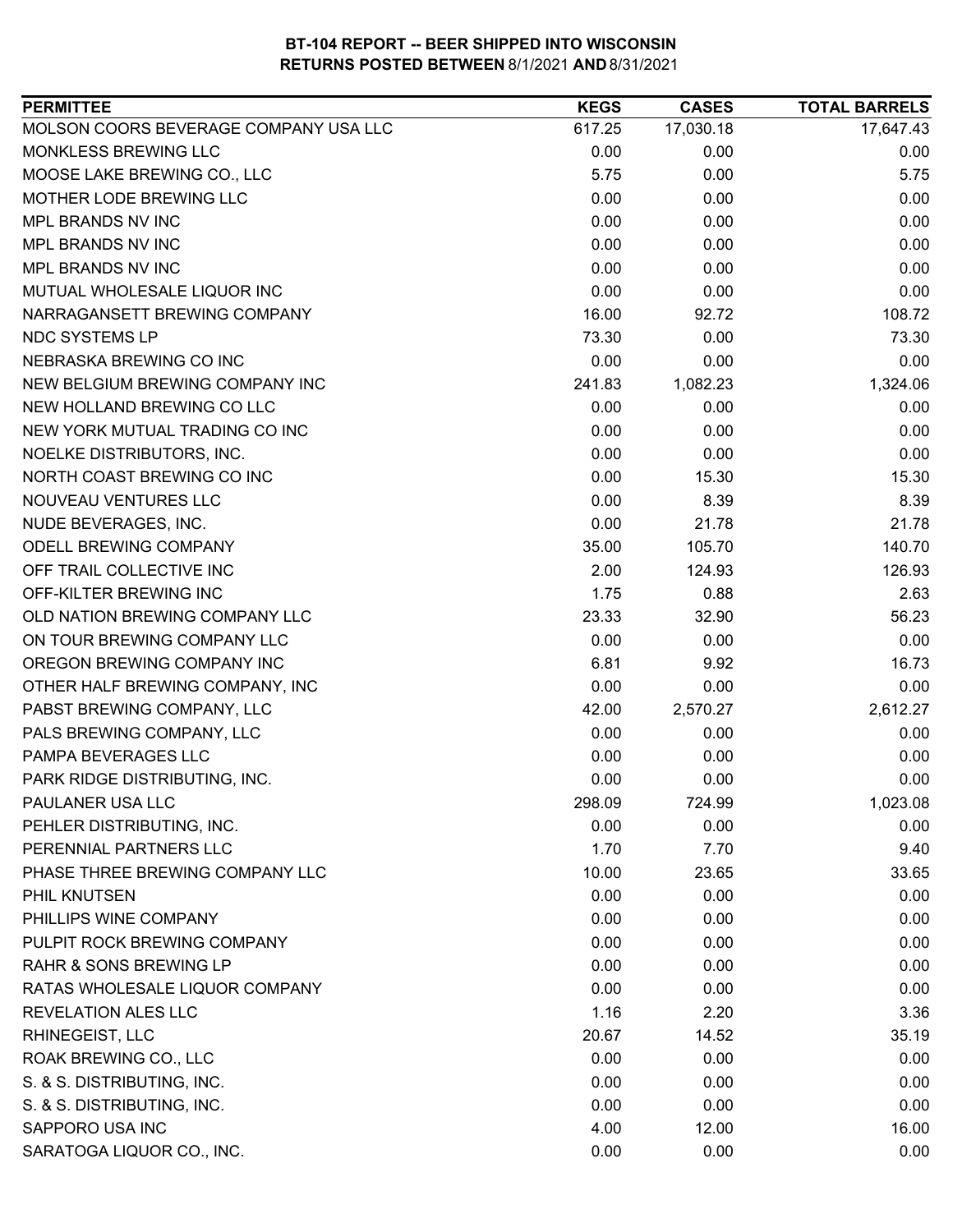| SAUGATUCK BREWING COMPANY INC<br>8.17<br>15.24<br>23.41<br>SCHAFER-REICHART SELECTIONS, INC.<br>0.00<br>50.95<br>50.95<br>SHELTON BROTHERS INC<br>0.00<br>0.00<br>0.00<br>22.33<br><b>SHORTS BREWING COMPANY</b><br>18.73<br>41.06<br>SIERRA NEVADA BREWING COMPANY<br>880.11<br>1,053.67<br>173.56<br>SINGHA NORTH AMERICA INC<br>23.71<br>23.71<br>0.00<br>SLEEPING GIANT BREWING COMPANY LLC<br>0.00<br>0.00<br>0.00<br>SOCIABLE CIDER WERKS LLC<br>0.00<br>0.00<br>0.00<br>SOLEMN OATH BREWERY LLC<br>0.00<br>0.00<br>0.00<br>SOUTHERN GRIST BREWING COMPANY<br>0.00<br>30.97<br>30.97<br>SOUTHERN TIER BREWING COMPANY LLC<br>118.66<br>160.33<br>41.67<br>SP3 LLC<br>0.00<br>0.00<br>0.00<br>2.00<br>3.18<br>5.18<br><b>SPIRAL BREWERY LLC</b><br><b>SRB OPERATIONS LLC</b><br>0.00<br>0.00<br>0.00<br>ST KILLIAN IMPORTING CO INC<br>206.90<br>76.71<br>130.19<br>STANLEY STAWSKI DIST CO INC<br>0.00<br>19.85<br>19.85<br>STAR DISTRIBUTING CO., LLC<br>0.00<br>0.00<br>0.00<br><b>STEVE CRIDER</b><br>7.33<br>25.19<br>17.86<br>STONE BREWING CO LLC<br>98.46<br>29.01<br>69.45<br>SUGAR CREEK ACQUISITION LLC<br>5.83<br>31.94<br>37.77<br>SUMMIT BREWING COMPANY<br>306.00<br>771.60<br>465.60<br>SUN KING BREWING CO LLC<br>0.00<br>0.00<br>0.00<br>SUPERIOR BEVERAGES LLC<br>0.00<br>0.00<br>0.00<br><b>SURLY BREWING COMPANY</b><br>232.16<br>430.80<br>662.96<br>0.00<br>SURVILLE ENTERPRISES CORP<br>0.00<br>0.00<br>SWEETWATER BREWING COMPANY LLC<br>99.34<br>33.84<br>65.50<br>SYLWESTER KOLAKOWSKI<br>0.00<br>0.00<br>0.00<br><b>SYRIANA INC</b><br>0.00<br>0.00<br>0.00<br>0.00<br>0.00<br>THE BROOKLYN BREWERY CORPORATION<br>0.00<br>THE BRUERY LLC<br>0.00<br>0.00<br>0.00<br>THE CHURCH STREET BREWING COMPANY LLC<br>0.00<br>0.00<br>0.00<br>THE FLORIDA BREWERY, INC.<br>0.00<br>0.00<br>0.00<br>THE GAMBRINUS COMPANY<br>361.64<br>105.00<br>256.64<br>THE GREAT LAKES BREWING CO<br>74.32<br>180.80<br>THOMAS A DORAIRAJ<br>0.00<br>0.00<br>0.00<br>THREE FLOYDS BREWING LLC<br>438.67<br>164.67<br>274.00<br>TIGHTHEAD BREWING COMPANY<br>0.00<br>0.29<br>0.29<br><b>TOPPLING GOLIATH INC</b><br>299.50<br>413.16<br>113.66<br><b>TORI-VERDI GROUP LLC</b><br>0.00<br>0.00<br>0.00<br>TRIANGLE DISTRIBUTING COMPANY, INC.<br>0.00<br>0.00<br>0.00<br><b>TROIKA BREWING COMPANY LLC</b><br>30.80<br>61.70<br>30.90<br>5.22<br>TWO BROTHERS BREWING COMPANY<br>0.00<br>5.22<br><b>UINTA BREWING COMPANY</b><br>0.00<br>0.00<br>0.00<br>UNE ANNEE BREWERY LLC<br>0.00<br>0.00<br>0.00<br>UNITED STATES BEVERAGE LLC<br>0.00<br>408.23<br>408.23 | <b>PERMITTEE</b> | <b>KEGS</b> | <b>CASES</b> | <b>TOTAL BARRELS</b> |
|----------------------------------------------------------------------------------------------------------------------------------------------------------------------------------------------------------------------------------------------------------------------------------------------------------------------------------------------------------------------------------------------------------------------------------------------------------------------------------------------------------------------------------------------------------------------------------------------------------------------------------------------------------------------------------------------------------------------------------------------------------------------------------------------------------------------------------------------------------------------------------------------------------------------------------------------------------------------------------------------------------------------------------------------------------------------------------------------------------------------------------------------------------------------------------------------------------------------------------------------------------------------------------------------------------------------------------------------------------------------------------------------------------------------------------------------------------------------------------------------------------------------------------------------------------------------------------------------------------------------------------------------------------------------------------------------------------------------------------------------------------------------------------------------------------------------------------------------------------------------------------------------------------------------------------------------------------------------------------------------------------------------------------------------------------------------------------------------------------------------------------------------------------------------------------------------------------------------------------------------------------------------------------------------------------------------------------------------------------------------------------------------------------------------------------------------------------------------------------------------------------------------------------------------------------------------------|------------------|-------------|--------------|----------------------|
|                                                                                                                                                                                                                                                                                                                                                                                                                                                                                                                                                                                                                                                                                                                                                                                                                                                                                                                                                                                                                                                                                                                                                                                                                                                                                                                                                                                                                                                                                                                                                                                                                                                                                                                                                                                                                                                                                                                                                                                                                                                                                                                                                                                                                                                                                                                                                                                                                                                                                                                                                                            |                  |             |              |                      |
|                                                                                                                                                                                                                                                                                                                                                                                                                                                                                                                                                                                                                                                                                                                                                                                                                                                                                                                                                                                                                                                                                                                                                                                                                                                                                                                                                                                                                                                                                                                                                                                                                                                                                                                                                                                                                                                                                                                                                                                                                                                                                                                                                                                                                                                                                                                                                                                                                                                                                                                                                                            |                  |             |              |                      |
|                                                                                                                                                                                                                                                                                                                                                                                                                                                                                                                                                                                                                                                                                                                                                                                                                                                                                                                                                                                                                                                                                                                                                                                                                                                                                                                                                                                                                                                                                                                                                                                                                                                                                                                                                                                                                                                                                                                                                                                                                                                                                                                                                                                                                                                                                                                                                                                                                                                                                                                                                                            |                  |             |              |                      |
|                                                                                                                                                                                                                                                                                                                                                                                                                                                                                                                                                                                                                                                                                                                                                                                                                                                                                                                                                                                                                                                                                                                                                                                                                                                                                                                                                                                                                                                                                                                                                                                                                                                                                                                                                                                                                                                                                                                                                                                                                                                                                                                                                                                                                                                                                                                                                                                                                                                                                                                                                                            |                  |             |              |                      |
|                                                                                                                                                                                                                                                                                                                                                                                                                                                                                                                                                                                                                                                                                                                                                                                                                                                                                                                                                                                                                                                                                                                                                                                                                                                                                                                                                                                                                                                                                                                                                                                                                                                                                                                                                                                                                                                                                                                                                                                                                                                                                                                                                                                                                                                                                                                                                                                                                                                                                                                                                                            |                  |             |              |                      |
|                                                                                                                                                                                                                                                                                                                                                                                                                                                                                                                                                                                                                                                                                                                                                                                                                                                                                                                                                                                                                                                                                                                                                                                                                                                                                                                                                                                                                                                                                                                                                                                                                                                                                                                                                                                                                                                                                                                                                                                                                                                                                                                                                                                                                                                                                                                                                                                                                                                                                                                                                                            |                  |             |              |                      |
|                                                                                                                                                                                                                                                                                                                                                                                                                                                                                                                                                                                                                                                                                                                                                                                                                                                                                                                                                                                                                                                                                                                                                                                                                                                                                                                                                                                                                                                                                                                                                                                                                                                                                                                                                                                                                                                                                                                                                                                                                                                                                                                                                                                                                                                                                                                                                                                                                                                                                                                                                                            |                  |             |              |                      |
|                                                                                                                                                                                                                                                                                                                                                                                                                                                                                                                                                                                                                                                                                                                                                                                                                                                                                                                                                                                                                                                                                                                                                                                                                                                                                                                                                                                                                                                                                                                                                                                                                                                                                                                                                                                                                                                                                                                                                                                                                                                                                                                                                                                                                                                                                                                                                                                                                                                                                                                                                                            |                  |             |              |                      |
|                                                                                                                                                                                                                                                                                                                                                                                                                                                                                                                                                                                                                                                                                                                                                                                                                                                                                                                                                                                                                                                                                                                                                                                                                                                                                                                                                                                                                                                                                                                                                                                                                                                                                                                                                                                                                                                                                                                                                                                                                                                                                                                                                                                                                                                                                                                                                                                                                                                                                                                                                                            |                  |             |              |                      |
|                                                                                                                                                                                                                                                                                                                                                                                                                                                                                                                                                                                                                                                                                                                                                                                                                                                                                                                                                                                                                                                                                                                                                                                                                                                                                                                                                                                                                                                                                                                                                                                                                                                                                                                                                                                                                                                                                                                                                                                                                                                                                                                                                                                                                                                                                                                                                                                                                                                                                                                                                                            |                  |             |              |                      |
|                                                                                                                                                                                                                                                                                                                                                                                                                                                                                                                                                                                                                                                                                                                                                                                                                                                                                                                                                                                                                                                                                                                                                                                                                                                                                                                                                                                                                                                                                                                                                                                                                                                                                                                                                                                                                                                                                                                                                                                                                                                                                                                                                                                                                                                                                                                                                                                                                                                                                                                                                                            |                  |             |              |                      |
| 255.12                                                                                                                                                                                                                                                                                                                                                                                                                                                                                                                                                                                                                                                                                                                                                                                                                                                                                                                                                                                                                                                                                                                                                                                                                                                                                                                                                                                                                                                                                                                                                                                                                                                                                                                                                                                                                                                                                                                                                                                                                                                                                                                                                                                                                                                                                                                                                                                                                                                                                                                                                                     |                  |             |              |                      |
|                                                                                                                                                                                                                                                                                                                                                                                                                                                                                                                                                                                                                                                                                                                                                                                                                                                                                                                                                                                                                                                                                                                                                                                                                                                                                                                                                                                                                                                                                                                                                                                                                                                                                                                                                                                                                                                                                                                                                                                                                                                                                                                                                                                                                                                                                                                                                                                                                                                                                                                                                                            |                  |             |              |                      |
|                                                                                                                                                                                                                                                                                                                                                                                                                                                                                                                                                                                                                                                                                                                                                                                                                                                                                                                                                                                                                                                                                                                                                                                                                                                                                                                                                                                                                                                                                                                                                                                                                                                                                                                                                                                                                                                                                                                                                                                                                                                                                                                                                                                                                                                                                                                                                                                                                                                                                                                                                                            |                  |             |              |                      |
|                                                                                                                                                                                                                                                                                                                                                                                                                                                                                                                                                                                                                                                                                                                                                                                                                                                                                                                                                                                                                                                                                                                                                                                                                                                                                                                                                                                                                                                                                                                                                                                                                                                                                                                                                                                                                                                                                                                                                                                                                                                                                                                                                                                                                                                                                                                                                                                                                                                                                                                                                                            |                  |             |              |                      |
|                                                                                                                                                                                                                                                                                                                                                                                                                                                                                                                                                                                                                                                                                                                                                                                                                                                                                                                                                                                                                                                                                                                                                                                                                                                                                                                                                                                                                                                                                                                                                                                                                                                                                                                                                                                                                                                                                                                                                                                                                                                                                                                                                                                                                                                                                                                                                                                                                                                                                                                                                                            |                  |             |              |                      |
|                                                                                                                                                                                                                                                                                                                                                                                                                                                                                                                                                                                                                                                                                                                                                                                                                                                                                                                                                                                                                                                                                                                                                                                                                                                                                                                                                                                                                                                                                                                                                                                                                                                                                                                                                                                                                                                                                                                                                                                                                                                                                                                                                                                                                                                                                                                                                                                                                                                                                                                                                                            |                  |             |              |                      |
|                                                                                                                                                                                                                                                                                                                                                                                                                                                                                                                                                                                                                                                                                                                                                                                                                                                                                                                                                                                                                                                                                                                                                                                                                                                                                                                                                                                                                                                                                                                                                                                                                                                                                                                                                                                                                                                                                                                                                                                                                                                                                                                                                                                                                                                                                                                                                                                                                                                                                                                                                                            |                  |             |              |                      |
|                                                                                                                                                                                                                                                                                                                                                                                                                                                                                                                                                                                                                                                                                                                                                                                                                                                                                                                                                                                                                                                                                                                                                                                                                                                                                                                                                                                                                                                                                                                                                                                                                                                                                                                                                                                                                                                                                                                                                                                                                                                                                                                                                                                                                                                                                                                                                                                                                                                                                                                                                                            |                  |             |              |                      |
|                                                                                                                                                                                                                                                                                                                                                                                                                                                                                                                                                                                                                                                                                                                                                                                                                                                                                                                                                                                                                                                                                                                                                                                                                                                                                                                                                                                                                                                                                                                                                                                                                                                                                                                                                                                                                                                                                                                                                                                                                                                                                                                                                                                                                                                                                                                                                                                                                                                                                                                                                                            |                  |             |              |                      |
|                                                                                                                                                                                                                                                                                                                                                                                                                                                                                                                                                                                                                                                                                                                                                                                                                                                                                                                                                                                                                                                                                                                                                                                                                                                                                                                                                                                                                                                                                                                                                                                                                                                                                                                                                                                                                                                                                                                                                                                                                                                                                                                                                                                                                                                                                                                                                                                                                                                                                                                                                                            |                  |             |              |                      |
|                                                                                                                                                                                                                                                                                                                                                                                                                                                                                                                                                                                                                                                                                                                                                                                                                                                                                                                                                                                                                                                                                                                                                                                                                                                                                                                                                                                                                                                                                                                                                                                                                                                                                                                                                                                                                                                                                                                                                                                                                                                                                                                                                                                                                                                                                                                                                                                                                                                                                                                                                                            |                  |             |              |                      |
|                                                                                                                                                                                                                                                                                                                                                                                                                                                                                                                                                                                                                                                                                                                                                                                                                                                                                                                                                                                                                                                                                                                                                                                                                                                                                                                                                                                                                                                                                                                                                                                                                                                                                                                                                                                                                                                                                                                                                                                                                                                                                                                                                                                                                                                                                                                                                                                                                                                                                                                                                                            |                  |             |              |                      |
|                                                                                                                                                                                                                                                                                                                                                                                                                                                                                                                                                                                                                                                                                                                                                                                                                                                                                                                                                                                                                                                                                                                                                                                                                                                                                                                                                                                                                                                                                                                                                                                                                                                                                                                                                                                                                                                                                                                                                                                                                                                                                                                                                                                                                                                                                                                                                                                                                                                                                                                                                                            |                  |             |              |                      |
|                                                                                                                                                                                                                                                                                                                                                                                                                                                                                                                                                                                                                                                                                                                                                                                                                                                                                                                                                                                                                                                                                                                                                                                                                                                                                                                                                                                                                                                                                                                                                                                                                                                                                                                                                                                                                                                                                                                                                                                                                                                                                                                                                                                                                                                                                                                                                                                                                                                                                                                                                                            |                  |             |              |                      |
|                                                                                                                                                                                                                                                                                                                                                                                                                                                                                                                                                                                                                                                                                                                                                                                                                                                                                                                                                                                                                                                                                                                                                                                                                                                                                                                                                                                                                                                                                                                                                                                                                                                                                                                                                                                                                                                                                                                                                                                                                                                                                                                                                                                                                                                                                                                                                                                                                                                                                                                                                                            |                  |             |              |                      |
|                                                                                                                                                                                                                                                                                                                                                                                                                                                                                                                                                                                                                                                                                                                                                                                                                                                                                                                                                                                                                                                                                                                                                                                                                                                                                                                                                                                                                                                                                                                                                                                                                                                                                                                                                                                                                                                                                                                                                                                                                                                                                                                                                                                                                                                                                                                                                                                                                                                                                                                                                                            |                  |             |              |                      |
|                                                                                                                                                                                                                                                                                                                                                                                                                                                                                                                                                                                                                                                                                                                                                                                                                                                                                                                                                                                                                                                                                                                                                                                                                                                                                                                                                                                                                                                                                                                                                                                                                                                                                                                                                                                                                                                                                                                                                                                                                                                                                                                                                                                                                                                                                                                                                                                                                                                                                                                                                                            |                  |             |              |                      |
|                                                                                                                                                                                                                                                                                                                                                                                                                                                                                                                                                                                                                                                                                                                                                                                                                                                                                                                                                                                                                                                                                                                                                                                                                                                                                                                                                                                                                                                                                                                                                                                                                                                                                                                                                                                                                                                                                                                                                                                                                                                                                                                                                                                                                                                                                                                                                                                                                                                                                                                                                                            |                  |             |              |                      |
|                                                                                                                                                                                                                                                                                                                                                                                                                                                                                                                                                                                                                                                                                                                                                                                                                                                                                                                                                                                                                                                                                                                                                                                                                                                                                                                                                                                                                                                                                                                                                                                                                                                                                                                                                                                                                                                                                                                                                                                                                                                                                                                                                                                                                                                                                                                                                                                                                                                                                                                                                                            |                  |             |              |                      |
|                                                                                                                                                                                                                                                                                                                                                                                                                                                                                                                                                                                                                                                                                                                                                                                                                                                                                                                                                                                                                                                                                                                                                                                                                                                                                                                                                                                                                                                                                                                                                                                                                                                                                                                                                                                                                                                                                                                                                                                                                                                                                                                                                                                                                                                                                                                                                                                                                                                                                                                                                                            |                  |             |              |                      |
|                                                                                                                                                                                                                                                                                                                                                                                                                                                                                                                                                                                                                                                                                                                                                                                                                                                                                                                                                                                                                                                                                                                                                                                                                                                                                                                                                                                                                                                                                                                                                                                                                                                                                                                                                                                                                                                                                                                                                                                                                                                                                                                                                                                                                                                                                                                                                                                                                                                                                                                                                                            |                  |             |              |                      |
|                                                                                                                                                                                                                                                                                                                                                                                                                                                                                                                                                                                                                                                                                                                                                                                                                                                                                                                                                                                                                                                                                                                                                                                                                                                                                                                                                                                                                                                                                                                                                                                                                                                                                                                                                                                                                                                                                                                                                                                                                                                                                                                                                                                                                                                                                                                                                                                                                                                                                                                                                                            |                  |             |              |                      |
|                                                                                                                                                                                                                                                                                                                                                                                                                                                                                                                                                                                                                                                                                                                                                                                                                                                                                                                                                                                                                                                                                                                                                                                                                                                                                                                                                                                                                                                                                                                                                                                                                                                                                                                                                                                                                                                                                                                                                                                                                                                                                                                                                                                                                                                                                                                                                                                                                                                                                                                                                                            |                  |             |              |                      |
|                                                                                                                                                                                                                                                                                                                                                                                                                                                                                                                                                                                                                                                                                                                                                                                                                                                                                                                                                                                                                                                                                                                                                                                                                                                                                                                                                                                                                                                                                                                                                                                                                                                                                                                                                                                                                                                                                                                                                                                                                                                                                                                                                                                                                                                                                                                                                                                                                                                                                                                                                                            |                  |             |              |                      |
|                                                                                                                                                                                                                                                                                                                                                                                                                                                                                                                                                                                                                                                                                                                                                                                                                                                                                                                                                                                                                                                                                                                                                                                                                                                                                                                                                                                                                                                                                                                                                                                                                                                                                                                                                                                                                                                                                                                                                                                                                                                                                                                                                                                                                                                                                                                                                                                                                                                                                                                                                                            |                  |             |              |                      |
|                                                                                                                                                                                                                                                                                                                                                                                                                                                                                                                                                                                                                                                                                                                                                                                                                                                                                                                                                                                                                                                                                                                                                                                                                                                                                                                                                                                                                                                                                                                                                                                                                                                                                                                                                                                                                                                                                                                                                                                                                                                                                                                                                                                                                                                                                                                                                                                                                                                                                                                                                                            |                  |             |              |                      |
|                                                                                                                                                                                                                                                                                                                                                                                                                                                                                                                                                                                                                                                                                                                                                                                                                                                                                                                                                                                                                                                                                                                                                                                                                                                                                                                                                                                                                                                                                                                                                                                                                                                                                                                                                                                                                                                                                                                                                                                                                                                                                                                                                                                                                                                                                                                                                                                                                                                                                                                                                                            |                  |             |              |                      |
|                                                                                                                                                                                                                                                                                                                                                                                                                                                                                                                                                                                                                                                                                                                                                                                                                                                                                                                                                                                                                                                                                                                                                                                                                                                                                                                                                                                                                                                                                                                                                                                                                                                                                                                                                                                                                                                                                                                                                                                                                                                                                                                                                                                                                                                                                                                                                                                                                                                                                                                                                                            |                  |             |              |                      |
|                                                                                                                                                                                                                                                                                                                                                                                                                                                                                                                                                                                                                                                                                                                                                                                                                                                                                                                                                                                                                                                                                                                                                                                                                                                                                                                                                                                                                                                                                                                                                                                                                                                                                                                                                                                                                                                                                                                                                                                                                                                                                                                                                                                                                                                                                                                                                                                                                                                                                                                                                                            |                  |             |              |                      |
|                                                                                                                                                                                                                                                                                                                                                                                                                                                                                                                                                                                                                                                                                                                                                                                                                                                                                                                                                                                                                                                                                                                                                                                                                                                                                                                                                                                                                                                                                                                                                                                                                                                                                                                                                                                                                                                                                                                                                                                                                                                                                                                                                                                                                                                                                                                                                                                                                                                                                                                                                                            |                  |             |              |                      |
|                                                                                                                                                                                                                                                                                                                                                                                                                                                                                                                                                                                                                                                                                                                                                                                                                                                                                                                                                                                                                                                                                                                                                                                                                                                                                                                                                                                                                                                                                                                                                                                                                                                                                                                                                                                                                                                                                                                                                                                                                                                                                                                                                                                                                                                                                                                                                                                                                                                                                                                                                                            |                  |             |              |                      |
|                                                                                                                                                                                                                                                                                                                                                                                                                                                                                                                                                                                                                                                                                                                                                                                                                                                                                                                                                                                                                                                                                                                                                                                                                                                                                                                                                                                                                                                                                                                                                                                                                                                                                                                                                                                                                                                                                                                                                                                                                                                                                                                                                                                                                                                                                                                                                                                                                                                                                                                                                                            |                  |             |              |                      |
|                                                                                                                                                                                                                                                                                                                                                                                                                                                                                                                                                                                                                                                                                                                                                                                                                                                                                                                                                                                                                                                                                                                                                                                                                                                                                                                                                                                                                                                                                                                                                                                                                                                                                                                                                                                                                                                                                                                                                                                                                                                                                                                                                                                                                                                                                                                                                                                                                                                                                                                                                                            |                  |             |              |                      |
|                                                                                                                                                                                                                                                                                                                                                                                                                                                                                                                                                                                                                                                                                                                                                                                                                                                                                                                                                                                                                                                                                                                                                                                                                                                                                                                                                                                                                                                                                                                                                                                                                                                                                                                                                                                                                                                                                                                                                                                                                                                                                                                                                                                                                                                                                                                                                                                                                                                                                                                                                                            |                  |             |              |                      |